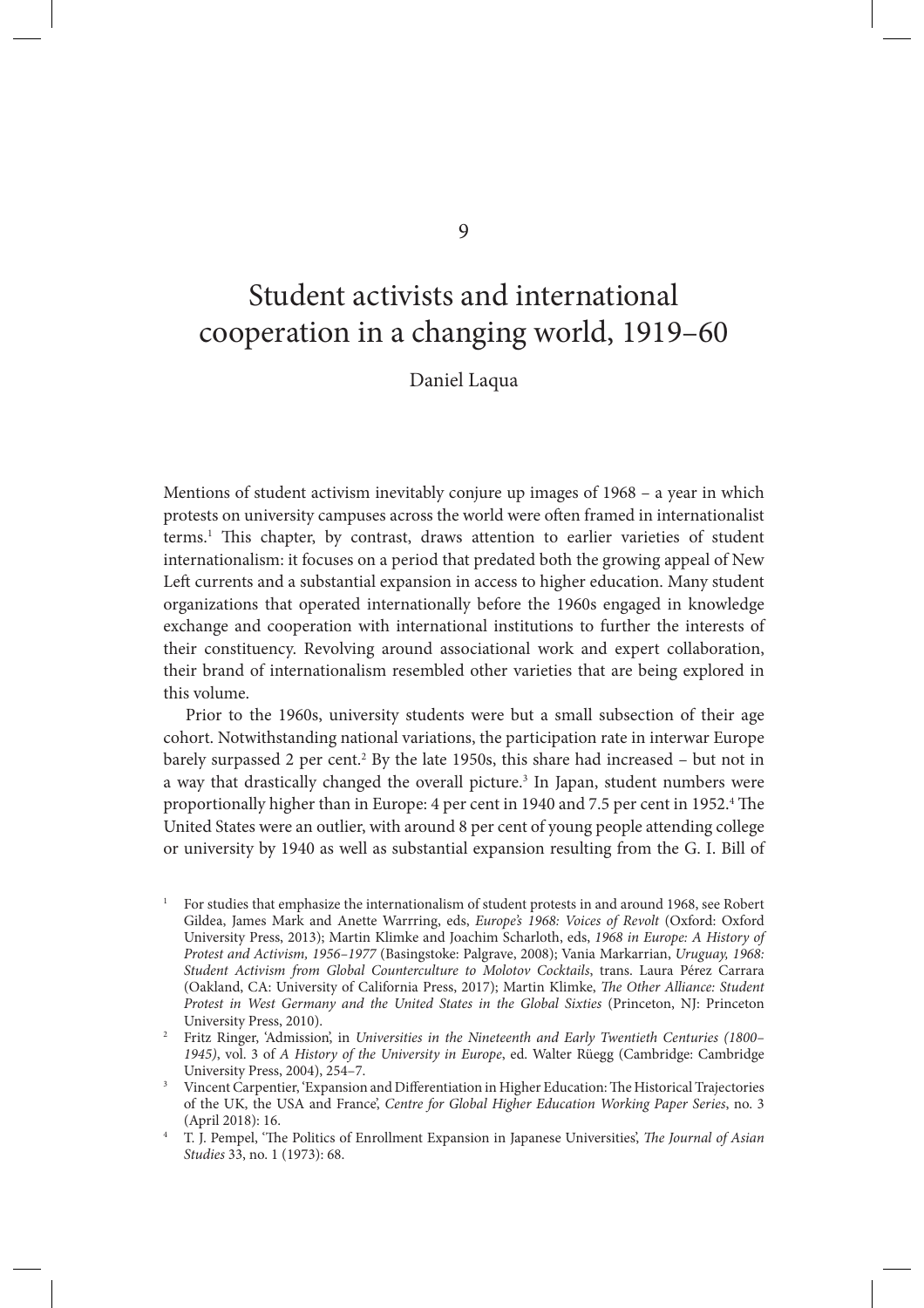1944.<sup>5</sup> In many other parts of the world, higher education remained even more of a minority experience than it was in Europe. The dynamics of empire were one major factor that shaped patterns of exclusion as well as scholarly mobility.<sup>6</sup> Limited college or university provision in regions under colonial control subsequently informed debates about colonialism and international development.<sup>7</sup>

As a select band of people, university students were subject to major expectations regarding their potential contributions to society. In this respect, perceptions of students as future leaders intersected with broader ideas about youth. In his study of post-1945 France, Richard Ivan Jobs has noted that 'young people as a group became the object of countless debates and innumerable government policies as they represented the hope of a future unburdened by the devastation of the recent past'.<sup>8</sup> Visions of youth as a force for the 'rejuvenation' of society can also be applied to the specific constituency of university students and to the international activities that they engaged in. League of Nations officials during the 1920s, communist leaders during the 1930s as well as Cold Warriors from both power blocs during the 1940s and 1950s supported student organizations or sought to influence their work. Such forms of engagement anticipated that university youth might play an important role in the future.

University students were not a cohesive group. There were significant national differences with regard to their social profile, even though the low number of workingclass students was a widely shared feature across different education systems.<sup>9</sup> Women's participation in higher education tended to vary, too. Even within individual countries, the growth in the number of women students from the 1920s to the 1950s was by no means a linear process.<sup>10</sup> Political persuasions and religious beliefs added further complexity to the make-up of the student body. With regard to the religious dimension, it is worth bearing in mind that the higher education landscape comprised not only secular institutions but also colleges and universities that were run by churches or religious communities.

International student organizations mirrored the heterogeneity of the constituency that they catered for. Some organizations claimed to represent students irrespective of their backgrounds, while others addressed particular religious, ethnic or political groups. Meanwhile, the question of women's access to higher education underpinned the work of the International Federation of University Women.11 Yet, despite the

- <sup>9</sup> Fritz Ringer has discussed the 'social origins of university students' before the Second World War in Ringer, 'Admission', 257–66. For developments from 1945 to 1970, see A. H. Halsey, 'Admission', in *Universities since 1945*, vol. 4 of A *History of the University in Europe*, ed. Walter Rüegg (Cambridge: Cambridge University Press, 2011), 223–6.
- <sup>10</sup> See, for example, Gail Kelly and Sheila Slaughter, 'Women and Higher Education: Trends and Perspectives', in *Women's Higher Education in Comparative Perspective*, ed. idem (Dordrecht: Kluwer, 1991), 3–13. On the uneven development in Britain, France and the United States, see Carpentier, 'Expansion and Differentiation', 18.
- <sup>11</sup> Marie-Elise Hunyadi, 'Promouvoir l'accès des femmes aux études et aux titres universitaires: un défi transnational? L'engagement de la Fédération internationale des femmes diplômées des Universités

<sup>5</sup> Paul Windolf, 'Cycles of Expansion in Higher Education 1870–1985: An International Comparison', *Higher Education* 23 (1992): 4 and 11.

<sup>6</sup> Tamson Pietsch, *Empire of Scholars: Universities, Networks and the British Academic World, 1850– 1939* (Manchester: Manchester University Press, 2013).

<sup>7</sup> On issues and debates surrounding university development in West Africa, see Timothy Livsey, *Nigeria's University Age: Reframing Decolonisation and Development* (London: Palgrave, 2017).

<sup>8</sup> Richard Ivan Jobs, *Riding the New Wave: Youth and the Rejuvenation of France A*\**er the Second World War* (Stanford, CA: Stanford University Press, 2007), 7.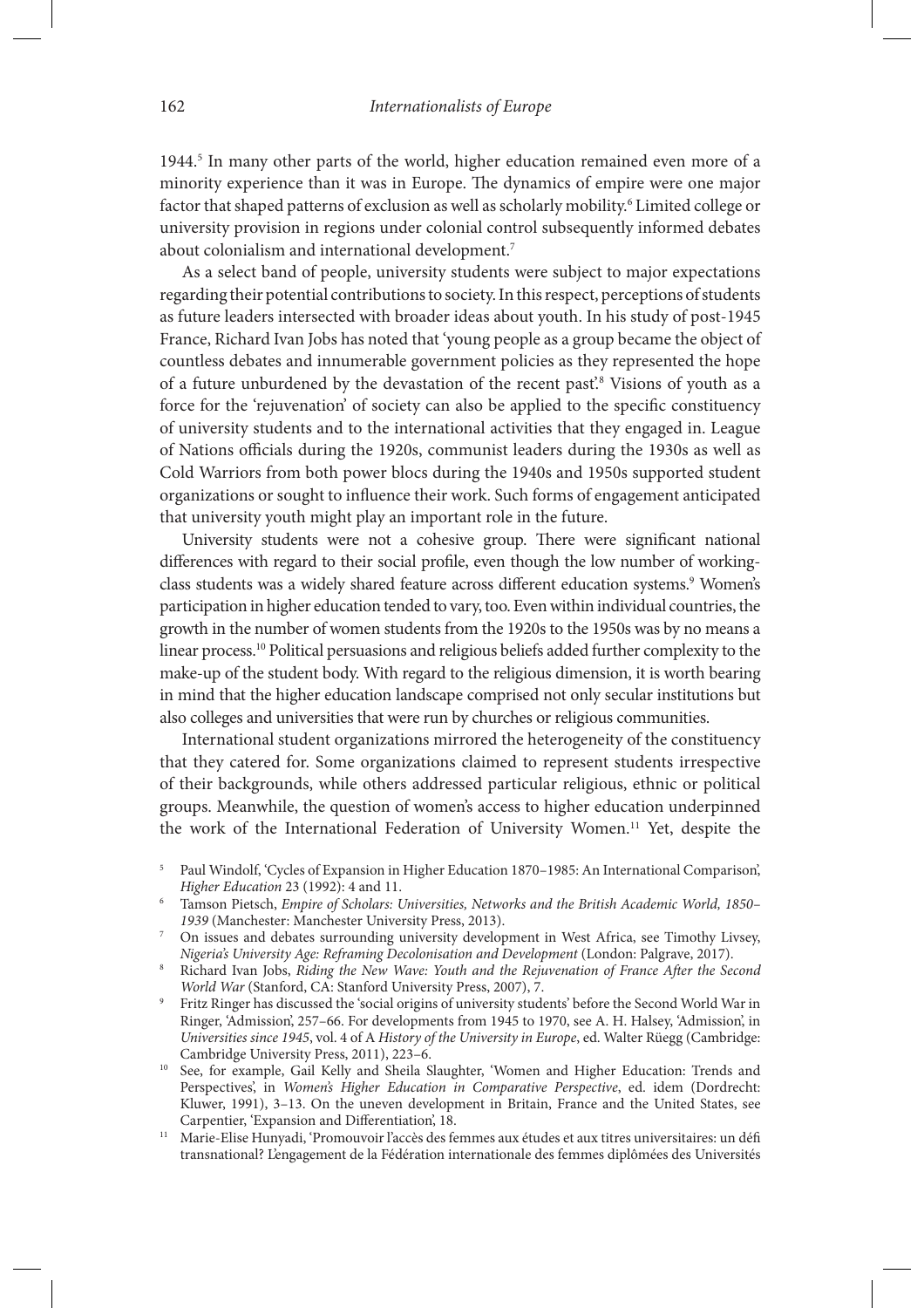diversity of actors on the international scene, student internationalism constituted a concrete and distinct phenomenon, as student leaders from different backgrounds, persuasions and associations interacted with one another in manifold ways.

In tackling the work of international student organizations, this chapter examines how student leaders positioned themselves within a changing global order, either consciously or implicitly. In particular, it discusses threads that connected the interwar period to the early Cold War – a chronological approach that has also informed other recent studies on internationalism.12 Notwithstanding its thematic approach, the chapter highlights wider trends for the period between 1919 and 1960, notably the growing role of political pronouncements and non-European actors within the work of international student organizations.

A fresh look at student organizations contributes to the literature on internationalism in three major ways. First, it illustrates how war and conflict produced new collaborative patterns, as reflected in widening spheres of action for student organizations. Second, student internationalism covered a broad ideological spectrum and thus allows us to consider 'non-liberal variations of internationalism and transnationalism', which have only recently begun to attract greater scholarly attention.<sup>13</sup> Third, it shows that the history of European internationalism cannot be separated from extra-European internationalisms. Students from European colonies were present within imperial metropoles and engaged in international action. Moreover, student organizations often acted globally – be it because of missionary agendas or because the dynamics of decolonization forced organizations to extend their scope of action. In all of these respects, a phenomenon that at first appears to be relatively confined – namely the work of organizations that catered for small groups of young people – illustrates the spread and diversity of internationalism.

# War as a spur for internationalist action

International student organizations had existed before 1914, yet the Great War and its aftermath transformed the work of such bodies. The conflict's impact was felt clearly within the World's Student Christian Federation (WSCF), which had been founded in Sweden in 1895 and thus was the oldest international student organization. In 1931, its secretary Suzanne de Dietrich articulated a sense of generational rupture. As she

<sup>(1919 – 1970)&#</sup>x27; (PhD thesis, Université de Génève and Université de Paris, 2019). See also Christine von Oertzen, *Strategie Verständigung: Zur transnationalen Vernetzung von Akademikerinnen 1917– 1955* (Göttingen: Wallstein, 2012).

<sup>&</sup>lt;sup>12</sup> See, for example, Talbot Imlay, *The Practice of Socialist Internationalism: European Socialists and International Politics, 1914–1960* (Oxford: Oxford University Press, 2018); Simon Jackson and Alanna O'Malley, eds, *The Institution of International Order: From the League of Nations to the United Nations* (Abingdon: Routledge, 2018).

<sup>13</sup> Jessica Reinisch, 'Introduction: Agents of Internationalism', *Contemporary European History* 25, no. 2 (2016): 197. Recently, an influential volume has sought to consider a 'broader spectrum of intellectual thought and action', encompassing 'ideological transactions that took place across the boundaries of the socialist and liberal strands of internationalism' and the use of internationalism by 'even . . . [its] most avowed enemies': Glenda Sluga and Patricia Clavin, 'Rethinking the History of Internationalism', in *Internationalisms: A Twentieth-Century History*, eds. idem (Cambridge: Cambridge University Press, 2017), 4.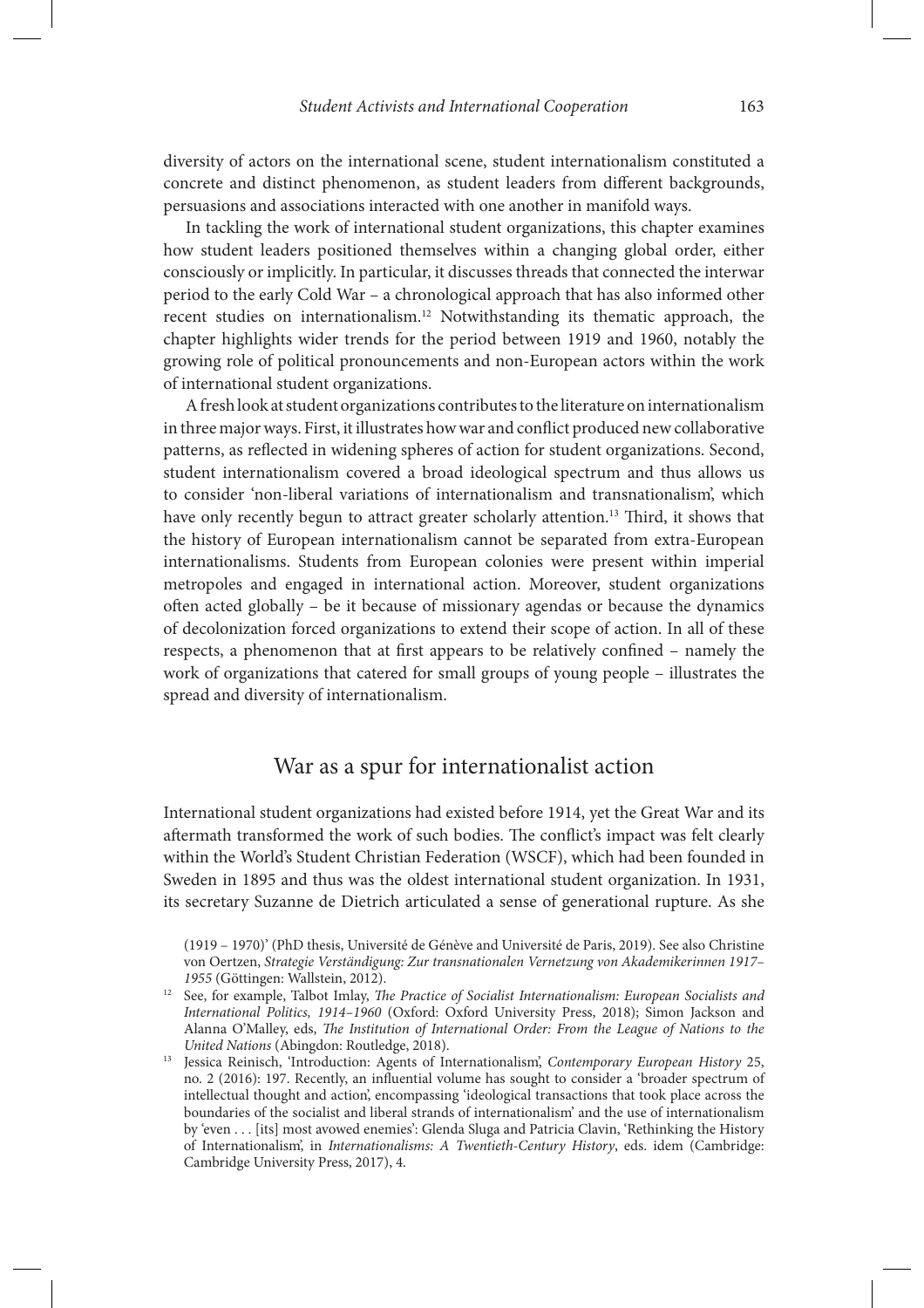suggested, the war had led to 'a displacement of interest from the spiritual to the social' and a 'passionate revolt against the "institutions of the past"', including 'Churches, missionary societies, any type of thought which might be labelled "conservative' or "conventional".<sup>14</sup> Research on the WSCF has noted that the organization did itself undergo significant changes in the 1920s, moving 'from an overt evangelical focus to a more inclusive and interfaith perspective.<sup>15</sup>

More generally, the war experience created new contexts for student activism. Young people who entered higher education in the years following the Armistice had observed the consequences of military conflict; in many cases, they had undertaken military service themselves.<sup>16</sup> They were confronted with the war's manifold legacies – from political instability and social crisis to cultural transformations. In light of their experiences and as members of a new generation, students could cast themselves as uniquely equipped for overcoming past antagonisms and shaping the new international order. Such claims resonated with contemporary notions about 'Peace through Youth' – the motto of a large-scale Franco-German youth gathering in 1926.<sup>17</sup> This is not to say that such slogans can be taken at face value: wartime enmities proved just as pervasive among students as they did elsewhere.<sup>18</sup> Nonetheless, many student organizations affirmed their commitment to reconciliation and cooperation. The WSCF's first post-war meeting – held in St Beatenberg, Switzerland, in 1920 – featured delegates from former enemy countries.19 WSCF member Ruth Rouse later noted a 'passionate determination to build international relationships on a new basis', as reflected in the decision to include an 'international objective' in the organization's agenda.<sup>20</sup>

After the Great War, a host of new student organizations joined the WSCF on the international scene, exemplifying the internationalist momentum of the era. WSCF officials noted the emergence of other 'student societies of an international character' and proposed 'to consider in a friendly spirit any openings for cooperation.<sup>21</sup> Importantly, the post-war rebirth of internationalism produced new structures that allowed activists to promote their aims. Recent research has highlighted the role of

- <sup>14</sup> Suzanne de Dietrich, 'A Tentative History of the Federation Message', *The Student World* 24, no. 2 (1931): 112–3.
- <sup>15</sup> Johanna M. Selles, *The World Student Christian Federation*, 1895–1925: Motives, Methods, and *In*,*uential Women* (Eugene, OR: Pickwick, 2011), 253.
- <sup>16</sup> The war's impact on British university life, including the role of ex-service students therein, is the focus of a research project whose initial findings are presented in Georgina Brewis, Sarah Hellawell and Daniel Laqua, 'Rebuilding the Universities after the Great War: Ex-Service Students, Scholarships and the Reconstruction of University Life', *History: The Journal of the Historical Association* 105, no. 364 (February 2020): 82–106.<br><sup>17</sup> Géraoid Barry, *The Disarmament of Hatred: Marc Sangnier, French Catholicism and the Legacy of the*
- *First World War, 1914–45* (Basingstoke: Palgrave, 2012), 128*.*
- <sup>18</sup> I have explored this dimension in Daniel Laqua, 'Activism in the "Students' League of Nations": International Student Politics and the Confédération Internationale des Étudiants, 1919-1939', *The English Historical Review* 132, no. 556 (June 2017): 605–37, esp. 613–14.
- <sup>19</sup> Yale University Divinity School, World Student Christian Federation Archives (RG 46 Series IX), A912 - General Committee Reports (hereafter MS WSCF): *Who's Who: Meeting of the World's Student Christian Federation, St. Beatenberg, July 30 – August 7, 1920*, 6–7.
- <sup>20</sup> Ruth Rouse, *The World's Student Christian Federation: A History of the First Thirty Years* (London: SCM, 1948), 264–5.
- <sup>21</sup> MS WSCF: *Minutes of the Meeting of the General Committee of the World's Student Christian Federation, High Leigh, England, August 7 to August 20, 1924*, 24.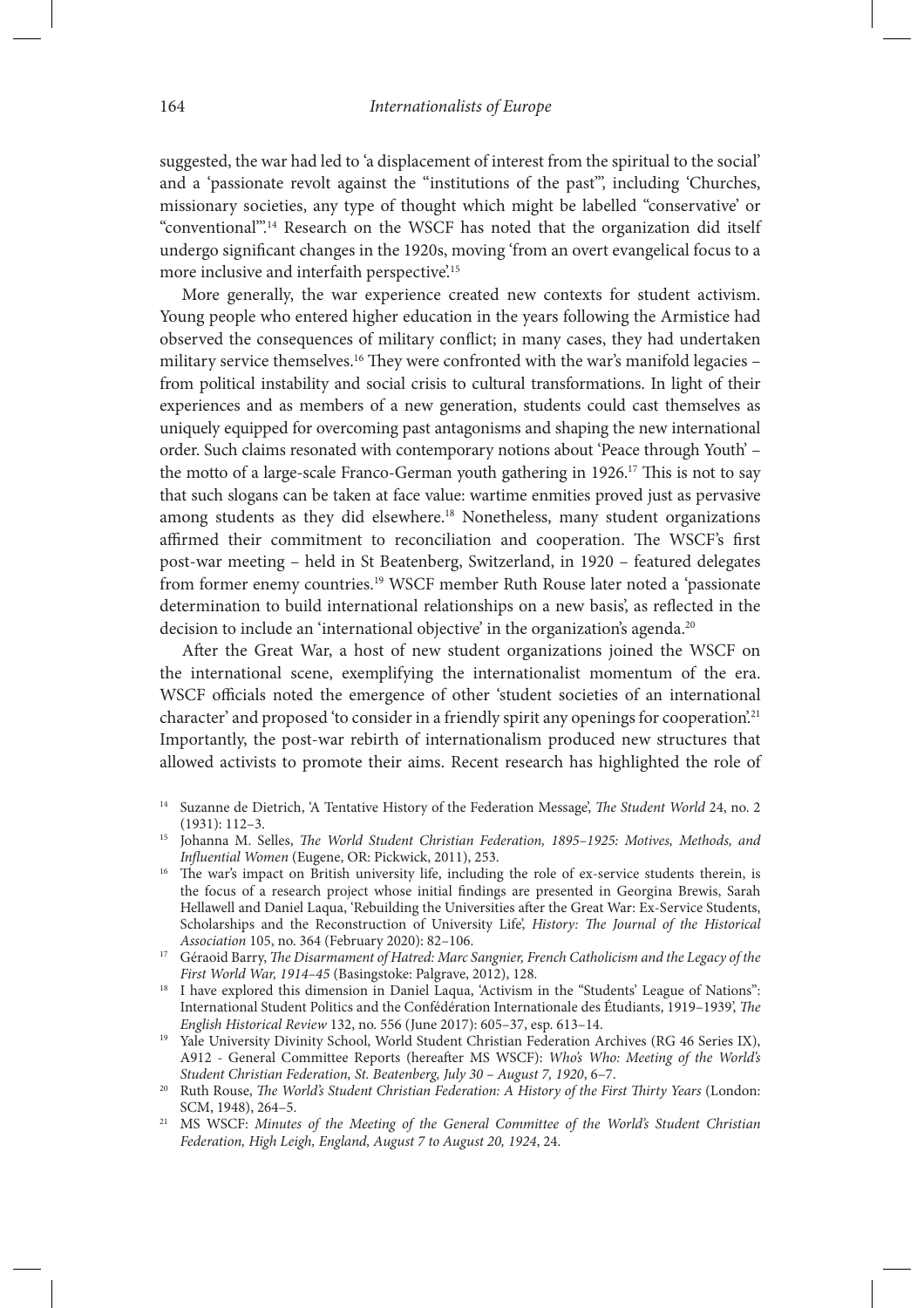the League of Nations as a focal point for many efforts.<sup>22</sup> Among students, a range of local and national groups promoted awareness of the League and its work. From 1924, they were organized transnationally through the International University Federation for the League of Nations. Meanwhile, another body – the International Confederation of Students (*Confédération Internationale des Étudiants*) – bundled the efforts of national unions of students and worked with League officials, for instance launching an International Student Identity Card in 1926–7.23

War-induced humanitarian emergencies stimulated new internationalist endeavours. There are various connections between recent scholarly interest in internationalism on the one side and humanitarianism on the other, including the attempt to problematize both phenomena rather than viewing them as inherently progressive or benign.24 Humanitarian ventures can be approached through the conceptual lens of internationalism because they used patterns of international cooperation that were common to many internationalist ventures. If one bears this aspect in mind, it underlines the extent to which the interwar period was an internationalist era. The literature on humanitarianism treats the Great War as a transformative moment that produced an expanded, diversified and increasingly organized humanitarian landscape.<sup>25</sup> Recently, Tomás Irish has shown how aid efforts aimed at universities could combine a humanitarian impetus with ideas about the 'moral reconstruction' of a devastated continent.<sup>26</sup>

The creation of European Student Relief in 1920 was one manifestation of this wider development. Georgina Brewis has appraised the former as 'a substantial contribution to the broader postwar aid movement', while Benjamin Hartley suggests that it 'may be considered the first international ecumenical relief agency.<sup>27</sup> The aid effort had been initiated by WSCF members after encountering poverty and devastation in Central Europe. Ruth Rouse, a key figure in these endeavours, stated that as WSCF Travelling Secretary, she had witnessed much misery, but none on the scale she observed in

- <sup>22</sup> Andrew Arsan, Su-Lin Lewis and Anne-Isabelle Richard, 'The Roots of Global Civil Society and the Interwar Moment', *Journal of Global History* 7, no. 2 (July 2012): 157-65; Daniel Gorman, *The Emergence of International Society in the 1920s* (Cambridge: Cambridge University Press, 2012); Thomas Davies, *NGOs: A New History of Transnational Civil Society* (London: Hurst, 2014), 77–122. See also the plethora of examples in Daniel Gorman, *International Cooperation in the Early Twentieth Century* (London: Bloomsbury, 2017).
- <sup>23</sup> Laqua, 'Activism in the "Students League of Nations", 625-6, 628 and 637.
- <sup>24</sup> See, for example, Emily Baughan's comment that 'humanitarian histories were . . . part of a pushback against more celebratory narratives of internationalism and integration', in Matthew Hilton, Emily Baughan, Eleanor Davey, Bronwen Everill, Kevin O'Sullivan and Tehila Sasson, 'History and Humanitarianism: A Conversation', *Past & Present* 241, no. 1 (2018): e11.
- <sup>25</sup> Bruno Cabanes, *The Great War and the Origins of Humanitarianism*, 1918–1924 (Cambridge: Cambridge University Press, 2014); Peter Gatrell, 'General Editor's Introduction' to the 'Discussion: Humanitarianism', in *1914–1918 online: International Encyclopaedia of the First World War*, https ://encyclopedia.1914-1918-online.net/article/discussion\_humanitarianism (last accessed 22 July 2019).

 $^{26}$  Tomás Irish, 'The "Moral Basis" of Reconstruction? Humanitarianism, Intellectual Relief and the League of Nations, 1918–1925', *Modern Intellectual History* 17, no 3 (2020), 769–800

<sup>27</sup> Georgina Brewis, *A Social History of Student Volunteering: Britain and Beyond, 1880–1980* (Basingstoke: Palgrave, 2014), 54; Benjamin Hartley, 'Saving Students: European Student Relief in the Aftermath of World War I', *International Bulletin of Mission Research* 42, no. 4 (2018): 296.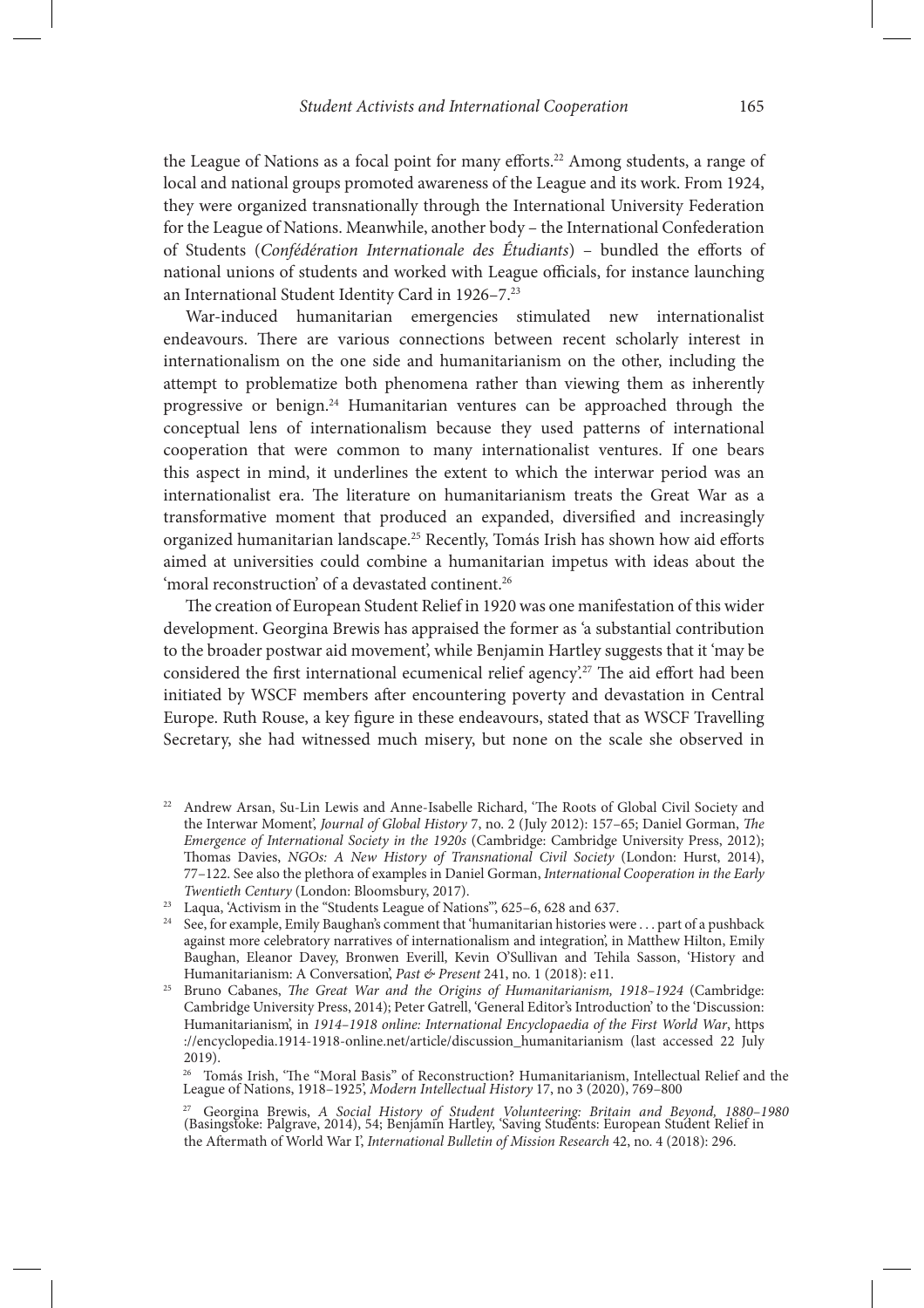Austria: 'Vienna was a wreck slowly but inevitably sinking.'28 Her account demonstrated how religious beliefs and humanitarian concern could fuse with hopes for the post-war order. As she put it, 'The key to the salvation of the nations lay so obviously in the universities, the nurseries of future leadership.'29

European Student Relief attained a significant scale. By 1926, it reported to have 'raised over £480,000 and distributed them amongst their needy fellow students in Europe'.<sup>30</sup> Early on, it moved beyond Central Europe, for instance organizing aid for Russian students. As the immediate post-war situation gave way to new concerns, activists extensively debated the way forward for student-centred relief efforts.<sup>31</sup> In 1925, they renamed their organization 'International Student Service', and one year later adopted an institutional arrangement that provided greater independence from the WSCF. International Student Service continued to lead a range of aid efforts, for instance supporting refugee students in the 1930s. Norman Bentwich – a British academic who had worked for the High Commissioner of Refugees Coming from Germany in 1933–5 – later noted that it had been 'the agency chosen by common consent to deal with the refugee students from the Continent of Europe', and acknowledged its role in offering guidance, college placements and scholarships.<sup>32</sup>

In Ruth Rouse's view, involvement in relief efforts did not only benefit the recipients of aid: to those who participated in relief ventures, it offered 'a vast international education' and 'an experience of the richness of international fellowship'.<sup>33</sup> Early reports stressed this personal dimension. In 1920–1, submissions from WSCF branches in China, India and Japan suggested 'that nothing has helped their students so much during the past year to understand the Federation as the real sacrifices some of them have made for the E.S.R. [European Student Relief]'.<sup>34</sup> In China, students provided 'gifts for the relief of Vienna students' alongside help for famine sufferers at home. The Indian section proclaimed that the 'ready and generous response of students in money and sympathy has gone a long way to further their interest in the federation', while the report from Japan predicted that 'this spirit of doing for other students will increase their sympathy and friendliness towards all foreigners'.

If involvement in humanitarian ventures was an education in internationalism, its impact could also be observed in the trajectory of student leaders. The career of Mary McGeachy (1901–91) provides an illustrative example. As an undergraduate in Toronto,

<sup>28</sup> Ruth Rouse, *Rebuilding Europe:* \$*e Student Chapter in Post-War Reconstruction* (London: Student Christian Movement, 1925), 16.

<sup>29</sup> Ibid., 7.

<sup>&</sup>lt;sup>30</sup> Swarthmore College Peace Collection, Subject File 'Youth/Students: Organizations A-N' (hereafter MS Swarthmore): leaflet 'International Student Service of the World's Student Christian Federation' (November 1926), 2.

<sup>31</sup> See, for example, *Minutes of the Meeting of the General Committee . . . , High Leigh*, 6–8. See also M. S. Swarthmore, *Fi*\**h Annual Conference of International Student Service of the World's Student Christian Federation. Karlovci – Yugoslavia. July 24th– August 2nd 1926* (Geneva: WSCF, 1926), 19–24.

<sup>&</sup>lt;sup>32</sup> Norman Bentwich, *The Rescue and Achievement of Refugee Scholars: The Story of Displaced Scholars* and Scientists 1933-1952 (The Hague: Martinus Nijhoff, 1953), 24.

<sup>33</sup> Rouse, *Rebuilding Europe*, 53.

<sup>34</sup> WSCF, *Christ and the Student World: A Review of the World's Student Christian Federation, 1920–21* (London: Student Christian Federation, 1922), 27.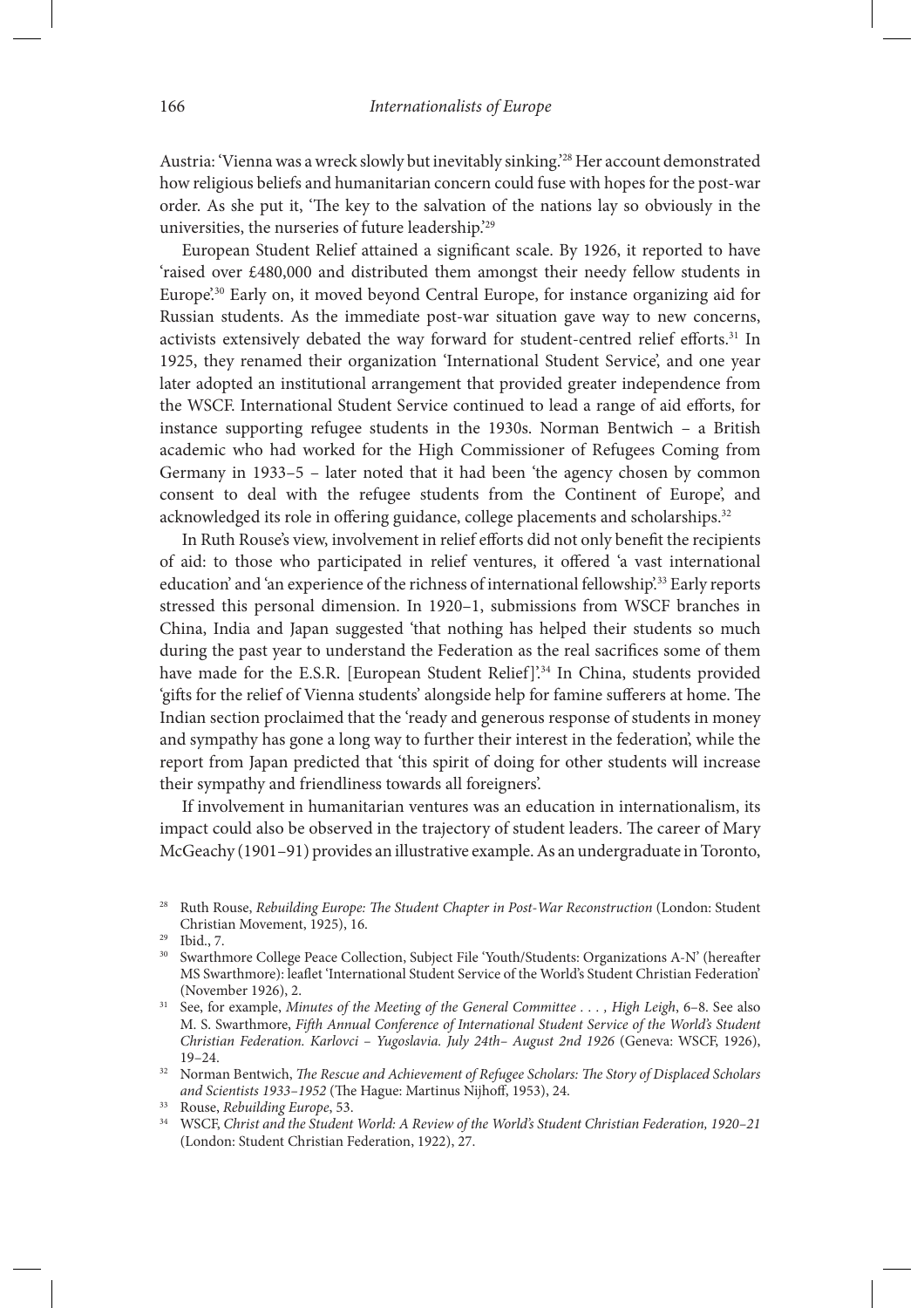McGeachy joined the Student Christian Movement, which WSCF and European Student Relief formed part of. McGeachy later acknowledged that her university experience was formative in 'inspiring her to be a social activist'.<sup>35</sup> After graduating, she maintained close ties to student organizations, and in 1927 she attended a conference of International Student Service in Switzerland. Shortly afterwards, she was named editor for the organization's paper, *Vox Studentium*. 36 Later on, McGeachy worked for the British government and the League of Nations. In 1944, she became a leading official in the newly created United Nations Relief and Rehabilitation Administration – a body that also worked with World Student Relief, which had emerged from International Student Service.37 If, as Mary Kinnear has put it, international cooperation was 'the organizing theme of her life', then student internationalism is key to understanding McGeachy's subsequent commitments.<sup>38</sup>

The Second World War both perpetuated and transformed the international structures and efforts that had characterized the interwar years. In the humanitarian realm, it led International Student Service to join forces not only with its long-standing institutional partner, the WSCF, but also with the Catholic student organization Pax Romana in setting up a War Emergency Relief Committee.<sup>39</sup> Furthermore, in 1947, the Student Commission of the World Federation of United Nations Associations established a post-war successor to the University Federation for the League of Nations. Finally, if a language of reconciliation featured prominently in some strands of interwar internationalism, the same goes for the post-1945 years. For instance, at its first post-war meeting, the WSCF 'rejoiced in the renewal of official contact with the Movement in Germany and the presence . . . of its representatives' while also applauding the 'renewed activity of Protestant student groups in Austria and . . . contacts made by Federation staff'. Even at this early stage, officials expressed a desire to support students from such countries 'to enter more deeply into the life of the Federation.<sup>40</sup> These examples suggest that, in the face of war, genocide and destruction, some activists sought to strengthen their efforts for dialogue and cooperation. From a different angle, Richard Ivan Jobs has highlighted the emphasis on Franco-German youth links, with travel initiatives in the 1940s and 1950s being cast as 'journeys of reconciliation'.<sup>41</sup>

<sup>37</sup> This relationship also included the secondment of World Student Relief personnel to UNRRA missions: World Student Relief, *Out of the Ruins: Fifth Report on Student Relief Activities April 1945 – March 1946* (Geneva: WSF, 1946), 27–8.

<sup>35</sup> Mary Kinnear, *Woman of the World: Mary McGeachy and International Cooperation* (Toronto: University of Toronto Press, 2004), 30.

<sup>36</sup> Ibid., 44.

<sup>38</sup> Kinnear, *Woman of the World*, 7.

<sup>&</sup>lt;sup>39</sup> Bentwich, *The Rescue and Achievement of Refugee Scholars*, 24. See also the reference to Pax Romana's participation in this venture 'on terms of equality with other student representatives' in 'Pax Romana Summary' (1947), in *American Students Organize: Founding the National Student Association a*\**er World War II. An Anthology and Sourcebook*, ed. Eugene Schwarz (Westport, CT: Prager, 2006), 747.

<sup>40</sup> MS WSCF: *Minutes of the Meeting of the General Committee of the World's Student Christian Federation, Chateau de Bossey, Céligny, Switzerland, August 9th to 20th 1945* (Geneva: Geneva, 1946), 24 and 28. 41 Richard Ivan Jobs, *Backpack Ambassadors: How Youth Travel Integrated Europe* (Chicago: University

of Chicago Press, 2017), 59–96.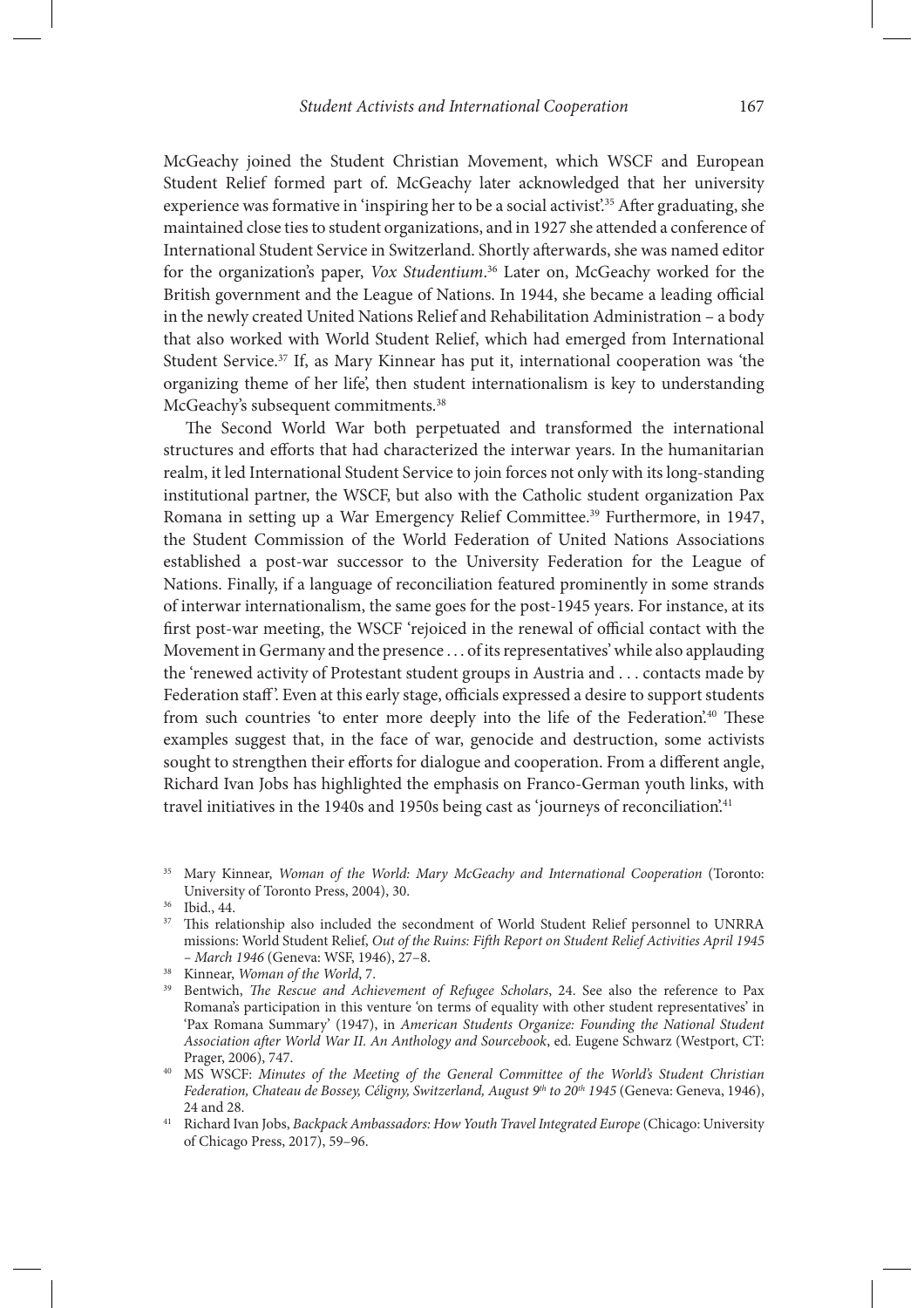# Challenges to 'apolitical' conceptions of student internationalism

Like many humanitarian ventures, European Student Relief and International Student Service adopted a discourse of neutrality and impartiality. When International Student Service received its new legal status in 1926, its 'guiding principles and policy' pledged that it would operate 'on an impartial service basis' and 'irrespective of creed, race or nationality.<sup>42</sup> Yet it was not only in the realm of humanitarianism that various student organizations claimed to be 'apolitical'. During the 1920s and 1930s, the International Confederation of Students insisted on refraining from political pronouncements. Its agenda, which focused on service provision, echoed the ways in which national unions of students, including those in France and the UK, interpreted their remit.<sup>43</sup> Such rhetoric evidently requires critical interrogation. For instance, the complex relationship between humanitarianism and politics is widely acknowledged.44 And if claims about the apolitical nature of student internationalism were always tenuous at best, they rang particularly hollow in times of ideological polarization.

The political dimensions of student internationalism became evident in the 1930s, when communists gained ground within university circles in several countries.<sup>45</sup> In line with its Popular Front strategy, the Communist International and its youth wing increasingly sought to 'to forge links with the main body of "progressive" youth.<sup>46</sup> University students offer a striking perspective on the phenomenon of communist internationalism, because student activism was less overtly shaped by social milieus or identities and, as such, the boundaries between the non-communist and communist worlds remained porous.<sup>47</sup> In December 1934, the creation of the World Student Association (*Rassemblement Mondial des Étudiants*, RME) highlighted the growing

- <sup>42</sup> MS WSCF: *Minutes of the Meeting of the General Committee of the World's Student Christian Federation: Nybox Strand, Denmark, August 11th to 24th, 1926*, 12.
- <sup>43</sup> On France, see Alain Monchablon and Robi Morder, 'Apolitisme, autonomie et indépendance dans le mouvement étudiant', in *Cent ans de mouvements étudiants*, ed. Jean-Philippe Legois, Alain Monchablon and Robi Morder (Paris: Éditions Syllepses, 2007), 195–204. With regard to 1960s Britain, a growing challenge to 'apolitical' conceptions of student union work is discussed in Caroline Hoefferle, *British Student Activism in the Long Sixties* (New York: Routledge, 2013), 67-9.
- Michael Barnett and Thomas G. Weiss, 'Humanitarianism: A Brief History of the Present', in *Humanitarianism in Question: Politics, Power, Ethics* (Ithaca, NY: Cornell University Press, 2008), 1–48. Maria Framke has used the term 'political humanitarianism' for 'a form of humanitarianism in which political motivations are particularly overt': Maria Framke, "We Must Send a Gift Worthy of India and the Congress!" War and Political Humanitarianism in Late Colonial South', *Modern Asian Studies* 51, no. 6 (2017): 1970.
- <sup>45</sup> Jacques Varin, 'Les étudiants communistes, des origines à la veille de Mai 1968', *Matériaux pour l'histoire de notre temps* 74 (2004): 37–49; Susan Whitney, *Mobilizing Youth: Communists and Catholics in Interwar France* (Durham, NC: Duke University Press, 2009), 161 and 163; Robert Cohen, *When the Old Le*\* *Was Young: Student Radicals and America's First Mass Student Movement, 1929–1941* (New York: Oxford University Press, 1993); Brewis, *A Social History of Student Volunteering*, 90–1. 46 Kevin Morgan, *Against Fascism and War: Ruptures and Continuities in British Communist Politics,*
- *1935–41* (Manchester: Manchester University Press, 1989), 39.
- The recent interest in the history of communist internationalism is exemplified by Kasper Braskén, \$*e International Workers' Relief, Communism, and Transnational Solidarity: Willi Münzenberg in Weimar Germany* (Basingstoke: Palgrave, 2015); Brigitte Studer, *The Transnational World of the*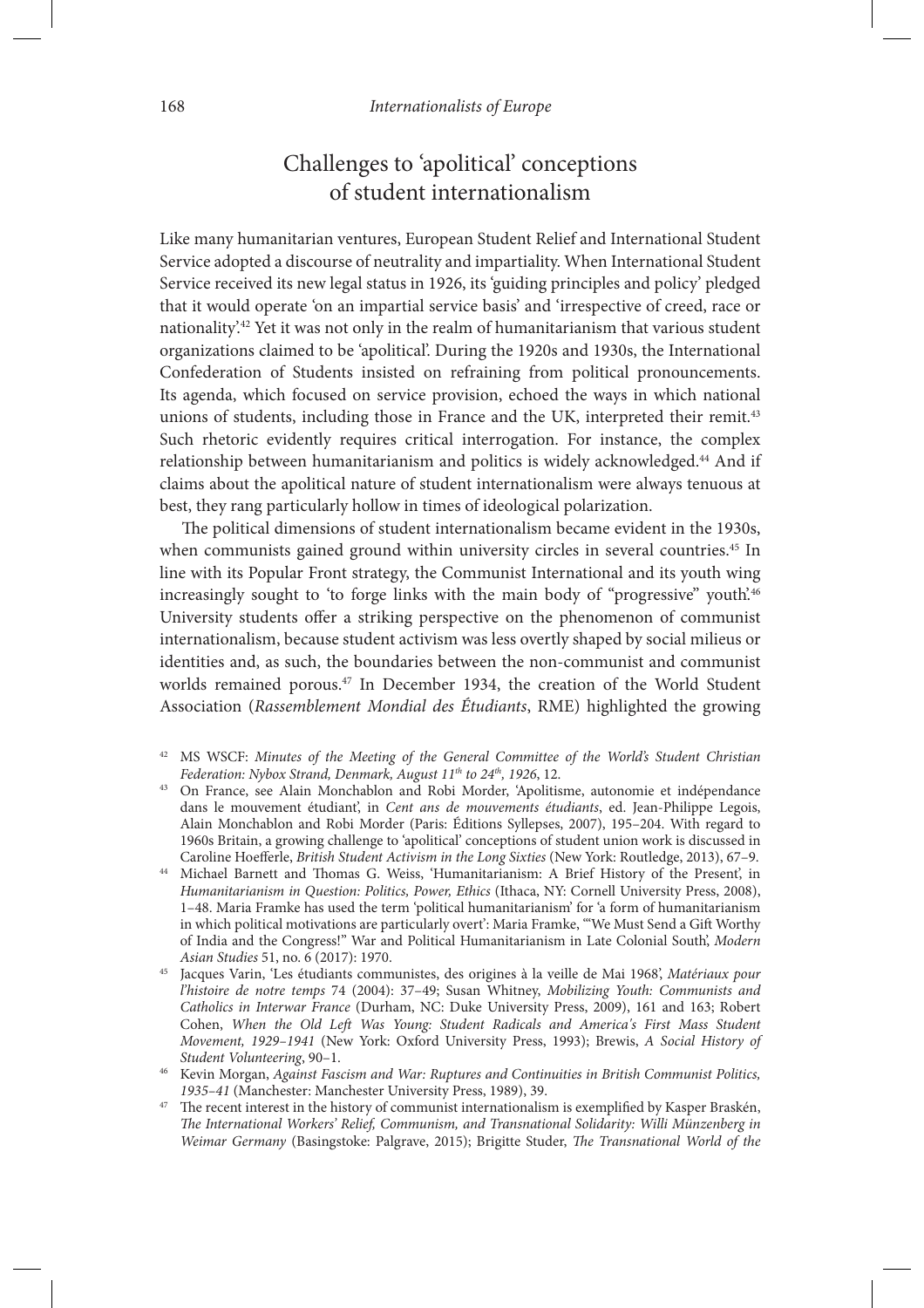communist engagement with student internationalism. Its original name included the by-line 'against War and Fascism' and thus resonated with the terminology of the Amsterdam-Pleyel movement and communist-dominated ventures such as the Women's World Committee against War and Fascism.<sup>48</sup>

Its overtly political character prevented the RME from developing formal relations with the League of Nations. In November 1936, its request to join the League's liaison committee for student representatives was declined because it seemed clear that the RME operated 'largely on the terrain of active politics'. The committee reiterated that, in representing student organizations with diverse constituencies, it had 'to abstain from all active politics' and could 'not depart from its traditional neutrality'.<sup>49</sup> Nonetheless, the RME cannot be treated in separation from other strands of student internationalism. For example, its members played a prominent part at the World Youth Congresses of 1936 and 1938, held, respectively, in Geneva and at Vassar College in Poughkeepsie, New York. The first of these events – with over 700 participants – originated in an initiative of the University Federation for the League of Nations. As such, it revealed how a communist body could even target initiatives that had originally been associated with liberal internationalism. Joël Kotek has highlighted the growing role of communist activists in international student ventures and noted the 'extraordinary network woven by the League of Young Communists' in the 1930s.<sup>50</sup>

Student internationalism was subject to conflicting impulses in its stance on military conflict – a tension that was implicit in the phrase 'against war and fascism': while pacifism enjoyed growing currency among some young people,<sup>51</sup> particular conflicts triggered militant solidarity. Both the Spanish Civil War and Japanese aggression in China resulted in the mobilization of young people.<sup>52</sup> In such instances, student solidarity created fresh alliances. For example, a meeting held at Bedford College, London, in 1936 featured not only Chinese students and members of International Student Service but also speakers from communist groups.53 In 1938, an RME-led delegation travelled to Asia, 'to discuss how the world students can give practical aid to China<sup>'54</sup>

*Cominternians* (Basingtoke: Palgrave, 2015); Patryk Babiracki and Austin Jersild, eds, *Socialist Internationalism in the Cold War: Exploring the Second World* (Charm: Palgrave, 2016).

- <sup>48</sup> Jasmine Calver, 'The *Comité mondial des femmes contre la guerre et le fascisme*: Anti-Fascist, Feminist, and Communist Activism in the 1930s' (PhD thesis, Northumbria University, 2019).
- <sup>49</sup> 'Neuvième reunion des Délégués internationals d'étudiants', *La Coopération intellectuelle*, no. 71 (December 1936), 12.
- <sup>50</sup> Joël Kotek, *Students and the Cold War*, trans. Ralph Blumenau (Basingstoke: Palgrave, 1996): 16.
- <sup>51</sup> Jean-François Sirinelli, *Génération intellectuelle: Khâgneux et Normaliens dans l'entre-deux-guerres* (Paris: Fayard, 1988), 134–6 notes the prominent role of pacifist views at the École Normale Supérieure in 1930s Paris. See also Brewis, A Social History of Student Volunteering, 111–16.
- <sup>52</sup> For the British case, see Brewis, *A Social History of Student Volunteering*, 122–32. Tom Buchanan has discussed the wider resonance of these causes among the British left in *Britain and the Spanish Civil War* (Cambridge: Cambridge University Press, 1997) and *East Wind: China and the British Le*\**, 1925–1976* (Oxford: Oxford University Press, 2012), 48–80.

<sup>53</sup> 'Internationale Solidarität: Internationale Studentenkonferenz für die Unterstützung des Kampfes der chinesischen Studenten', *Internationale Rundschau*, no. 14 (26 March 1936): 571–2.

<sup>54</sup> 'Round-Table Confab for I.S.D.', *China Forum*, 18 June 1938. See also 'Une délégation internationale d'étudiants est partie pour la Chine', *Revue Mensuelle*, no. 2 (15 May to 15 June 1938).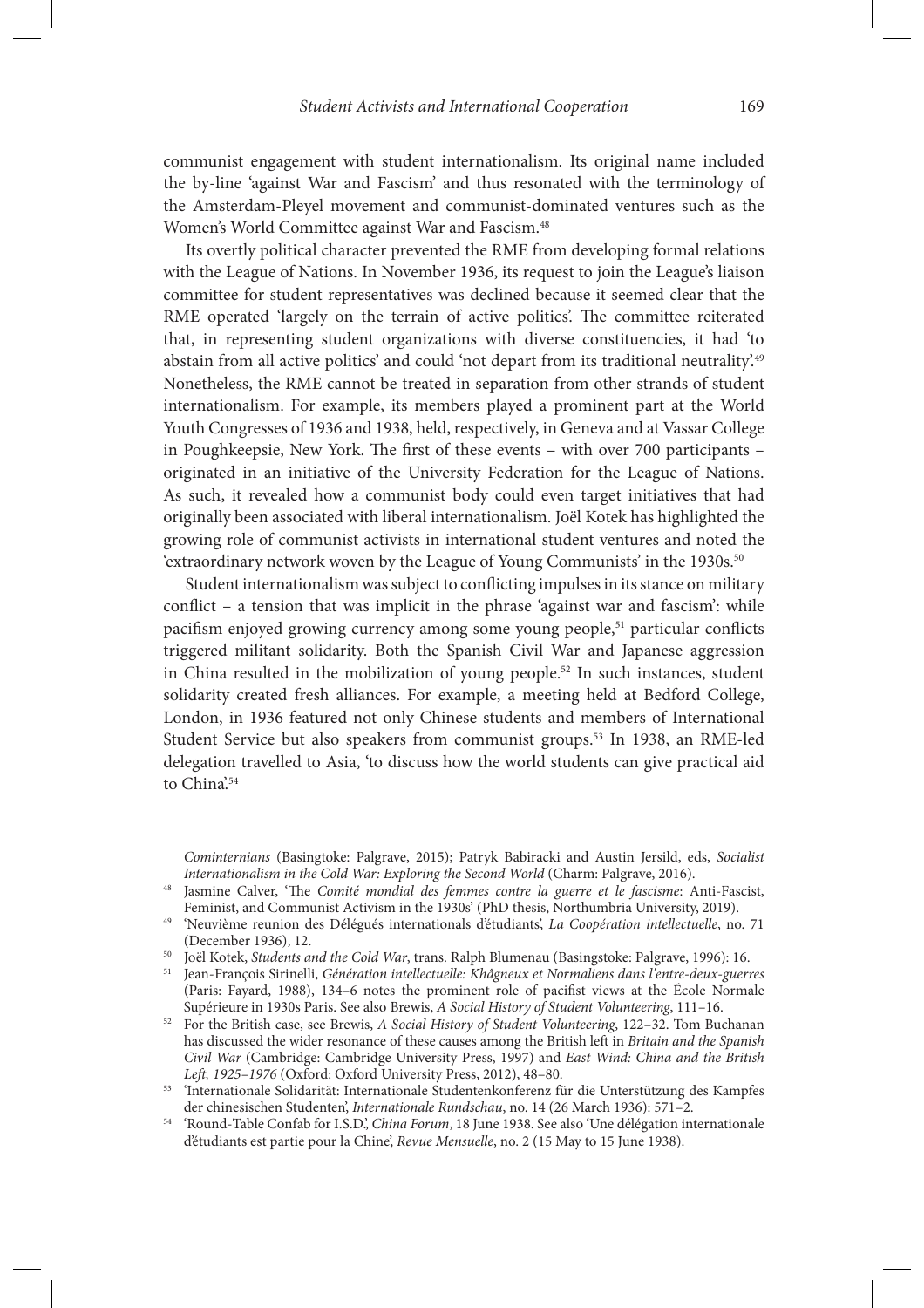Communist investment in the wider project of student internationalism meant that the emerging Cold War tensions of the late 1940s also played out within student organizations. After the Second World War, the newly established International Union of Students (IUS) resumed earlier efforts to federate national unions of students. Maintaining a secretariat in Prague from 1946 onwards, the organization soon came under Soviet domination. In 1948, a Soviet memorandum acknowledged the division 'into two camps, one of which, led by the Soviets, was trying to politicize the Union, while the other insisted on a purely cultural outlook.<sup>55</sup>

Despite growing misgivings, national unions from non-communist countries attended the early IUS meetings. International politics, however, caused major ruptures, as evidenced by the contrasting responses to the Stockholm Appeal of 1950. The latter had been launched by the communist-dominated World Peace Council and 'split the peace movement along cold war frontiers'.<sup>56</sup> The appeal reflected communists' adoption of the language of 'peace' and sustained portrayals of the Soviet Union as a peace-loving country.<sup>57</sup> Conflict surrounding the Stockholm Appeal and related issues characterized the IUS's Prague congress in 1950. British student leader Stanley Jenkins criticized that the self-proclaimed 'Defenders of Peace' were 'not against war in any part of the world, provided that it is a war fought for communist aims'.<sup>58</sup> Meanwhile, an American delegate argued that 'banning the atom bomb would not guarantee peace'.59 Although such statements met with jeers from the majority of the congress audience, the position of non-communist delegates meant that the congress ultimately acknowledged 'that certain groups of students expressed their struggle against the use of nuclear arms through other texts than the Stockholm Appeal<sup>'.60</sup> The subsequent history of student internationalism highlights the impossibility of maintaining unified structures. Nonetheless, the existence of a communist strand connects the student internationalism of the interwar years to the Cold War period.

# Beyond internationalisms on the left

When student internationalism took on overtly political features, it did not necessarily have to tilt towards the left. Recent work on the history of internationalism has insisted on its diversity, far beyond the varieties that bore liberal, socialist or communist inflections. In this respect, it is worth noting internationalism's close relationship

- <sup>59</sup> 'Students Hear Warning', *New York Times*, 20 August 1950.
- <sup>60</sup> Didier Fischer, 'L'Unef et l'Union internationale des étudiants (1945–1965)', *Matériaux pour l'histoire de notre temps*, no. 86 (2007): 89.

<sup>55</sup> Juliane Fürst, *Stalin's Last Generation: Soviet Post-War Youth and the Emergence of Mature Socialism* (Oxford: Oxford University Press, 2001), 90.

<sup>&</sup>lt;sup>56</sup> Günter Wenicke, 'The Communist Led World Peace Council and the Western Peace Movements: The Fetters of Bipolarity and Some Attempts to Break Them in the Fifties and Early Sixties', Peace *and Change* 23, no. 3 (1998): 269.

<sup>&</sup>lt;sup>57</sup> However, Günter Wernicke has argued that we should not treat specific kinds of 'peace commitment' as any less 'genuine' just because of their connection to 'a political world view': ibid., 267.

<sup>58</sup> *Report from Prague: An Account of the Second World Congress of the International Union of Students (August 1950)* (London: Student Labour Federation, 1950), 11.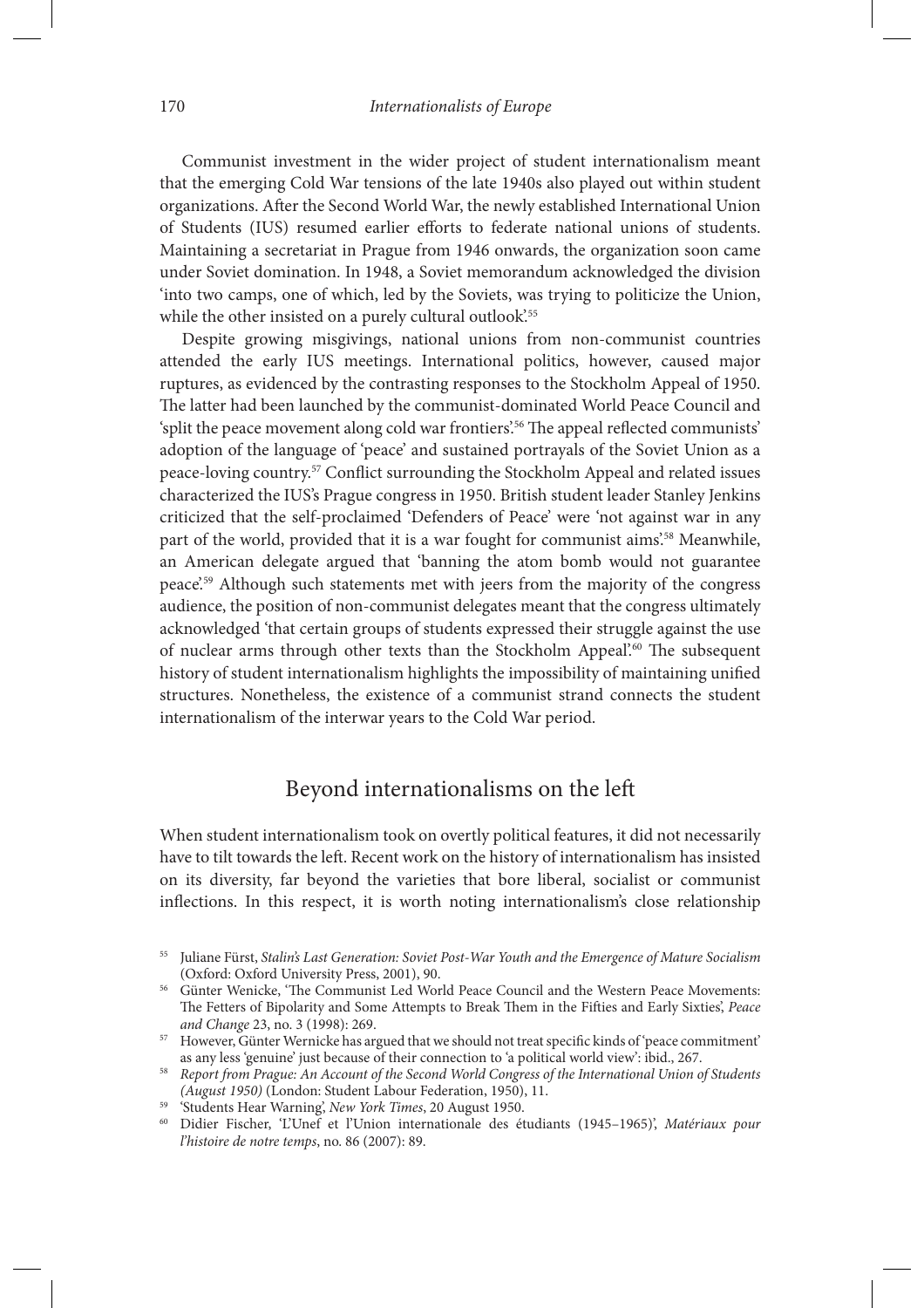with ideas of nationhood. As Glenda Sluga has argued, we should not regard internationalism as nationalism's 'other' but rather comprehend the two phenomena as intrinsically connected.61 Nationalism featured prominently within some strands of internationalism – and internationalism provided a potential staging ground for national agendas.

European Student Relief was a case in point. As a vehicle for humanitarian aid, it may appear as an expression of cosmopolitan convictions. Yet the memoirs of Willem Vissert  $t'$ Hooft – subsequently a key figure in the ecumenical movement – point to the presence of strong national passions within the organization. In 1922, a motion to define 'world peace and fraternity' as key objectives for the organization triggered a 'long and testy debate'.<sup>62</sup> As Vissert t'Hooft noted, 'the severity of the rejection stemmed from the suspicion that European Student Relief might be a bait to harness European students for a specific American peace ideology.' Some delegates even construed the proposal 'as an attack on their national sentiment'. While a compromise formula subsequently spoke of 'international understanding' and 'international responsibility', the episode showed how national anxieties even reared their head in a humanitarian organization dominated by Christian activists.

The 1923 congress of European Student Relief further highlighted this aspect. At this event, the German delegation denounced the occupation of the Ruhr while Hungarian participants defended their government's anti-Semitic *numerus clausus*. 63 Moreover, Jewish students were forced to form a separate delegation as they had been excluded from several national delegations. Ruth Rouse argued that European Student Relief ultimately improved 'international and interracial relationships' in Hungary, helping Hungarian student leaders to see beyond the irredentist designs vis-à-vis Czechoslovakia and Romania and to question their anti-Semitism.<sup>64</sup> The overarching picture, however, remains ambivalent. In 1929, International Student Service acknowledged the discrimination that Jewish students experienced in different Central and Eastern European countries. Yet, rather than campaigning through public pronouncements, the organization chose to address the issue by organizing a conference featuring 'students of every shade of opinion, from Anti-Semite to Zionist.<sup>65</sup>

The case of German student politics further illustrates internationalism's ambivalences. Throughout the Weimar years, the *Deutsche Studentenschaft* defined itself in pan-German terms, with a mission that extended beyond the borders of the German state. Early on in the 1920s, the association embraced *völkisch* policies; by 1931, it was dominated by National Socialist students.<sup>66</sup> Despite never joining the

<sup>61</sup> Glenda Sluga, *Internationalism in the Age of Nationalism* (Philadelphia, PA: University of Pennsylvania Press, 2013).

<sup>&</sup>lt;sup>62</sup> Willem A. Visser't Hooft, *Die Welt war meine Gemeinde: Autobiographie* (Munich: R. Piper & Co, 1972), 21.

<sup>63</sup> Ibid., 23.

<sup>64</sup> Rouse, *Rebuilding Europe*, 124.

<sup>&</sup>lt;sup>65</sup> M. S. Swarthmore, *Annual Report on International Student Service 1929–1930* (Geneva: ISS, 1930), <sup>66</sup> I have discussed the *Deutsche Studentschaft's* conflicts with the International Confederation of Students in Laqua, 'Activism in the "Students' League of Nations"', 613–15. See also the observations in Lieve Gevers and Louis Vos, 'Student Movements', in *Universities in the Nineteenth and Early Twentieth Centuries*, ed. Rüegg, 345–57.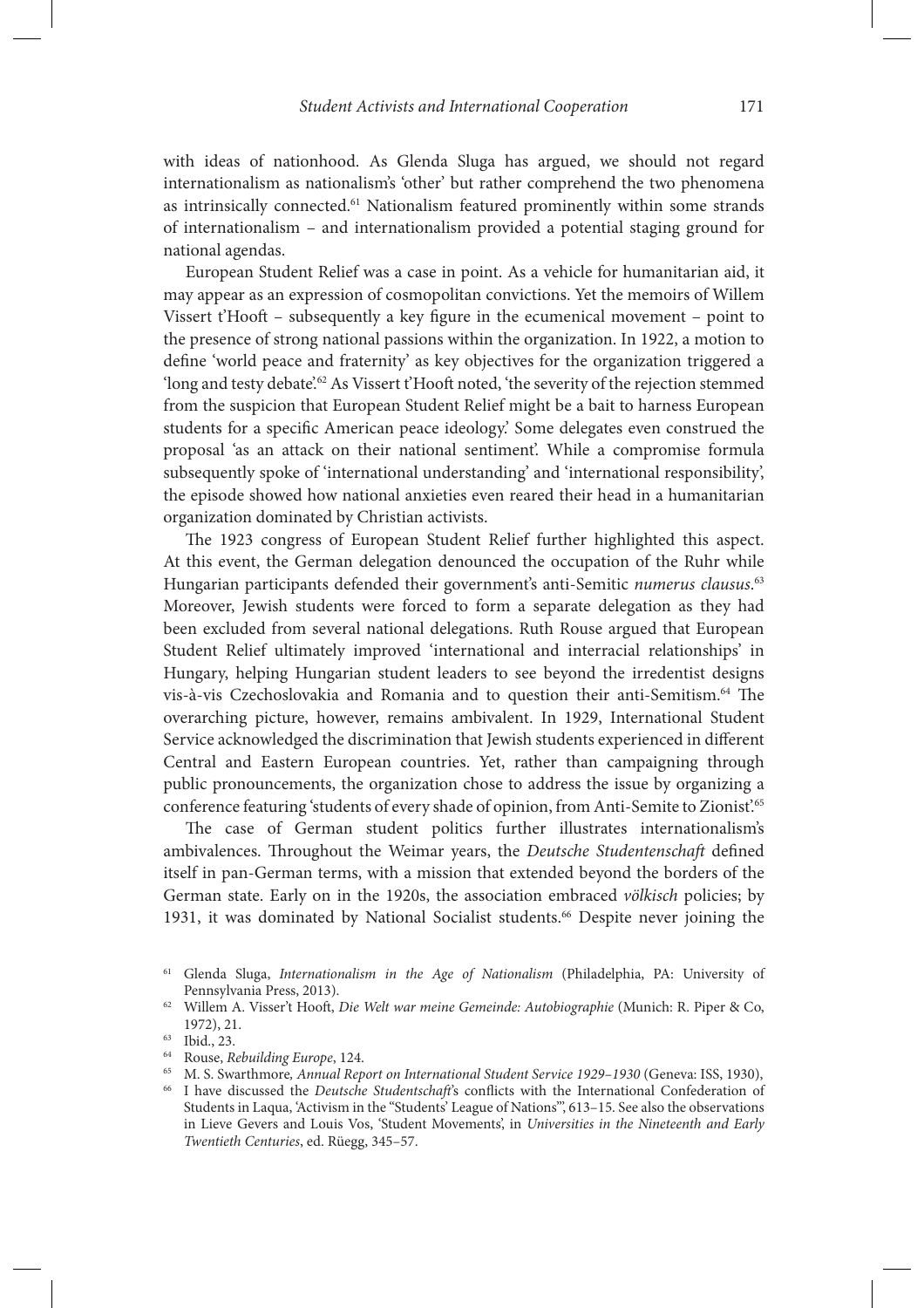International Confederation of Students, the *Studentenschaft* attended its congresses, provoking heated debates on several occasions. Even in the 1930s, it continued to participate in the International University Games. As late as 1937, the International Confederation discussed ways of bringing the *Studentenscha*\* on board by creating the new membership category of 'Sporting Collaborators'.<sup>67</sup> Similarly, although German students withdrew from International Student Service in 1934, a 'German Circle for International Cooperation in Student Service' maintained links with it. International Student Service cooperated with the German Circle in hosting two Anglo-German conferences, held in Oxford (1937) and Dresden (1938), discussing issues such as 'the colonial question, the possibility of an economic settlement, disarmament, and the general conditions for the construction of a lasting European peace.<sup>68</sup> These interactions are striking because, in the same period, International Student Service was busy organizing aid efforts for Jewish victims of Nazism. Such examples highlight the involvement of fascists within the internationalist field, despite their hostility to notions of dialogue and diversity.69

From a different ideological angle, Catholic student internationalism further demonstrates the highly variegated nature of internationalism. As expressions of lay action, Catholic student organizations covered a broad spectrum of social and political persuasions; even at the national level, political tensions existed among Catholic student groups.70 Only recently has the interwar history of Catholic internationalism received detailed attention.<sup>71</sup> Catholic students began to organize themselves internationally after the First World War through the foundation of Pax Romana in 1921. The latter formed part of the wider associational landscape of interwar internationalism, maintaining relations with the League of Nations as well as other student organizations.

After the Second World War, Pax Romana was put on a new organizational footing, comprised of two major strands: the International Movement of Catholic Students and the International Movement of Catholic Intellectuals – the latter being informed by views that an 'international association of Catholic academics' might play 'an important role in the ideological struggle against communism'.72 Anti-communism was indeed an important factor for Pax Romana. Accordingly, when Catholic students from America participated in the 1946 IUS congress, they were 'jarringly out of sync with the spirit

<sup>67</sup> 'Les relations entre la C.I.E. et la Deutsche Studentenscha"', *Bulletin o*0*ciel d'Information de la Confédération Internationale des Étudiants* 10, no. 1 (January–February 1937): 6–7.

<sup>68</sup> Swarthmore College Peace Collection, CDGB 'Switzerland – Collective Box': *International Student Service: Annual Report 1936–1937* (Geneva: ISS, 1937)

<sup>69</sup> Herren, 'Fascist Internationalism', in *Internationalisms*, eds. Sluga and Clavin, 191–212; Benjamin Martin, \$*e Nazi-Fascist New Order for European Culture* (Cambridge, MA: Harvard University Press, 2016).

<sup>70</sup> David Colon, 'Face aux églises, un siècle d'organisations des étudiants chrétiens', in *Cent ans de mouvements étudiants*, ed. Legois et al., 219–25.

<sup>71</sup> Giuliana Chamedes, *A Twentieth-Century Crusade:* \$*e Vatican's Battle to Remake Christian Europe* (Cambridge, MA: Harvard University Press, 2019); Cormac Shine, 'Papal Diplomacy by Proxy? Catholic Internationalism at the League of Nations' International Committee on Intellectual Cooperation, 1922–1939', *Journal of Ecclesiastical History* 69, no. 4 (2018): 785–805.

<sup>72</sup> Bernhard Salzmann, *Europa als* \$*ema katholischer Eliten: Das katholische Europa-Netzwerk der Schweiz von 1945 bis Mitte der 1950er Jahre* (Fribourg: Academic Press Fribourg, 2006), 78.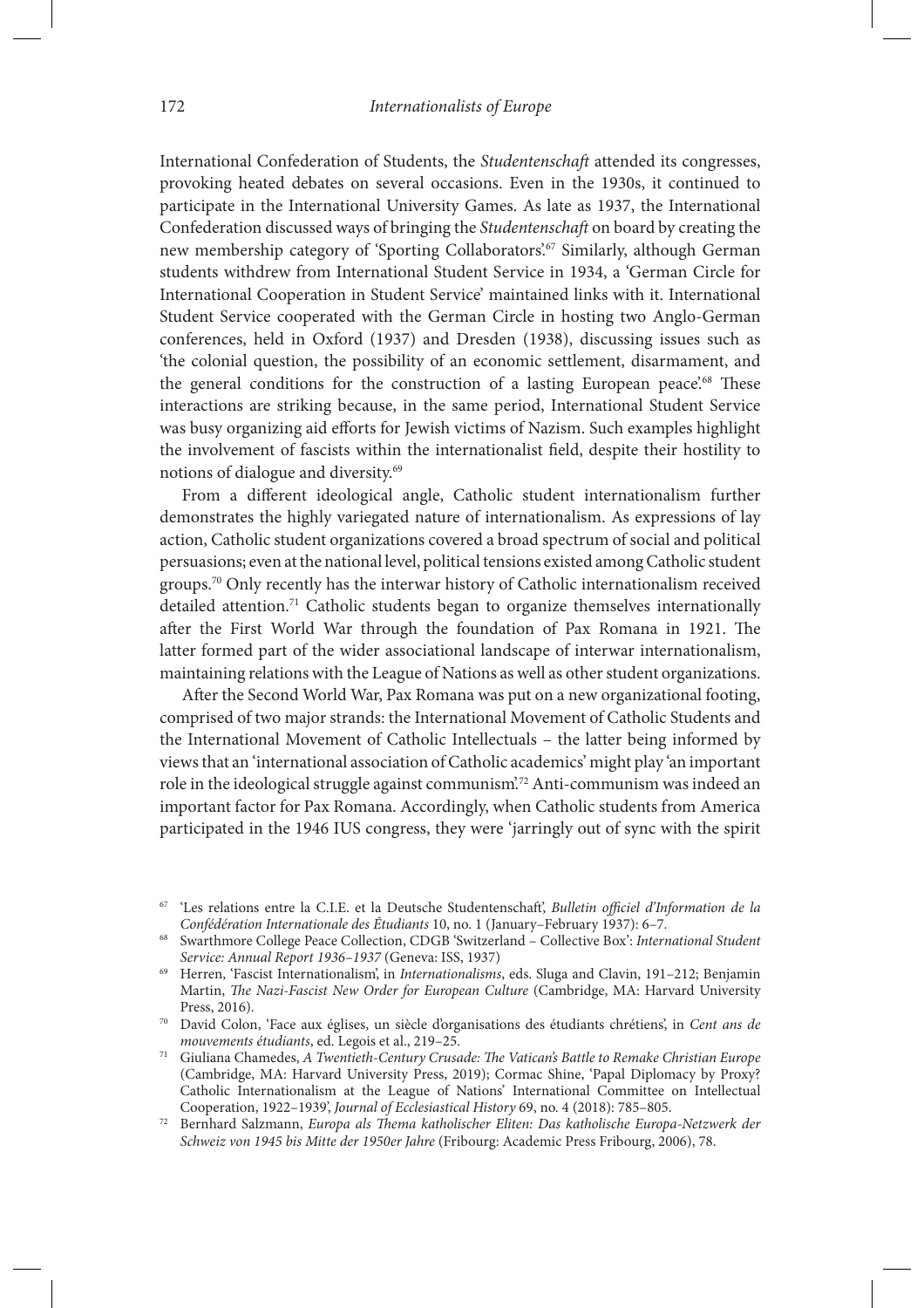of the conference'.73 With regard to post-war Quebec, Nicole Neatby has described Pax Romana members as 'traditionalists among student leaders', stating that 'international cooperation between Catholic university students' was meant 'to check pernicious communist influences.<sup>74</sup> Anti-communism could produce alliances with authoritarian regimes: in June 1946, Pax Romana held its first post-war congress in Francoist Spain. Giuliana Chamedes has suggested that on the one hand the event was 'a lavish display of old-style papal internationalism', taking place in Salamanca as a renowned seat of Catholic learning. On the other hand, the conference was also a forum 'to celebrate Spain as a bastion of anticommunist resistance'.<sup>75</sup> Shortly afterwards, Joaquín Ruiz Giménez – the Spanish organizer of the conference who had served as Pax Romana president since 1940 – travelled to Britain and North America, 'to speak with Catholic leaders and lobby on behalf of the regime.<sup>76</sup>

This is not to say that Catholic student internationalism was exclusively anticommunist, conservative or right-wing. In 1946, the International Young Catholic Students (*Jeunnesse Étudiante Catholique Internationale*, JECI) emerged as another international actor alongside Pax Romana.<sup>77</sup> This organization had its roots in social Catholicism which, while seeking to counter communist agitation, engaged with questions of social justice.<sup>78</sup> Some of its members embraced leftist ideas. Gérard de Bernis – president of the National Union of French Students in 1950 – had originally been a member of *Jeunesse Étudiante Catholique* and promoted ongoing contacts with the IUS upon his election in 1950.79 He subsequently joined the French Communist Party and became a well-known Marxist economist. Moreover, by the early 1960s, 'JECI was in tune with progressive currents in the Catholic church', as Gerd-Rainer Horn has noted.<sup>80</sup> Such examples not only demonstrate the broad political spectrum covered by Catholic organizations but signify a wider feature of internationalism: the presence of a plurality of worldviews.

#### Cold War internationals

Sandrine Kott has argued that 'the Cold War solidified the position and operation of the two rival universalisms and their internationalism' while also facilitating 'the circulation of knowledge'.<sup>81</sup> The history of student internationalism illustrates both aspects. Cold War rivalry certainly manifested itself within the world of student

<sup>73</sup> Paget, *Patriotic Betrayal*, 35.

<sup>74</sup> Nicole Neatby, 'Student Leaders at the University of Montreal from 1950 to 1958: Beyond the "Carabin Persona"', *Journal of Canadian Studies* 29, no. 3 (1994): 26–44.

<sup>75</sup> Chamades, *A Twentieth-Century Crusade*, 267–8.

<sup>&</sup>lt;sup>76</sup> Stanley Payne, *The Franco Regime, 1936–1975* (Madison, WI: University of Wisconsin Press, 1987), 356.

<sup>77</sup> Louis Vos, 'Student Movements and Political Activism', in *Universities since 1945*, ed. Rüegg, 278–88

<sup>78</sup> %e related case of the *Jeunesse Ouvrière* Catholique is discussed in Whitney, *Mobilizing Youth.*

<sup>79</sup> Fischer, 'L'Unef et l'Union internationale des étudiants', 89.

<sup>&</sup>lt;sup>80</sup> Gerd-Rainer Horn, *The Spirit of Vatican II: Western European Progressive Catholicism in the Long Sixties* (Oxford: Oxford University Press, 2015), 209.

<sup>81</sup> Sandrine Kott, 'Cold War Internationalism', in *Internationalisms*, eds. Sluga and Clavin, 351.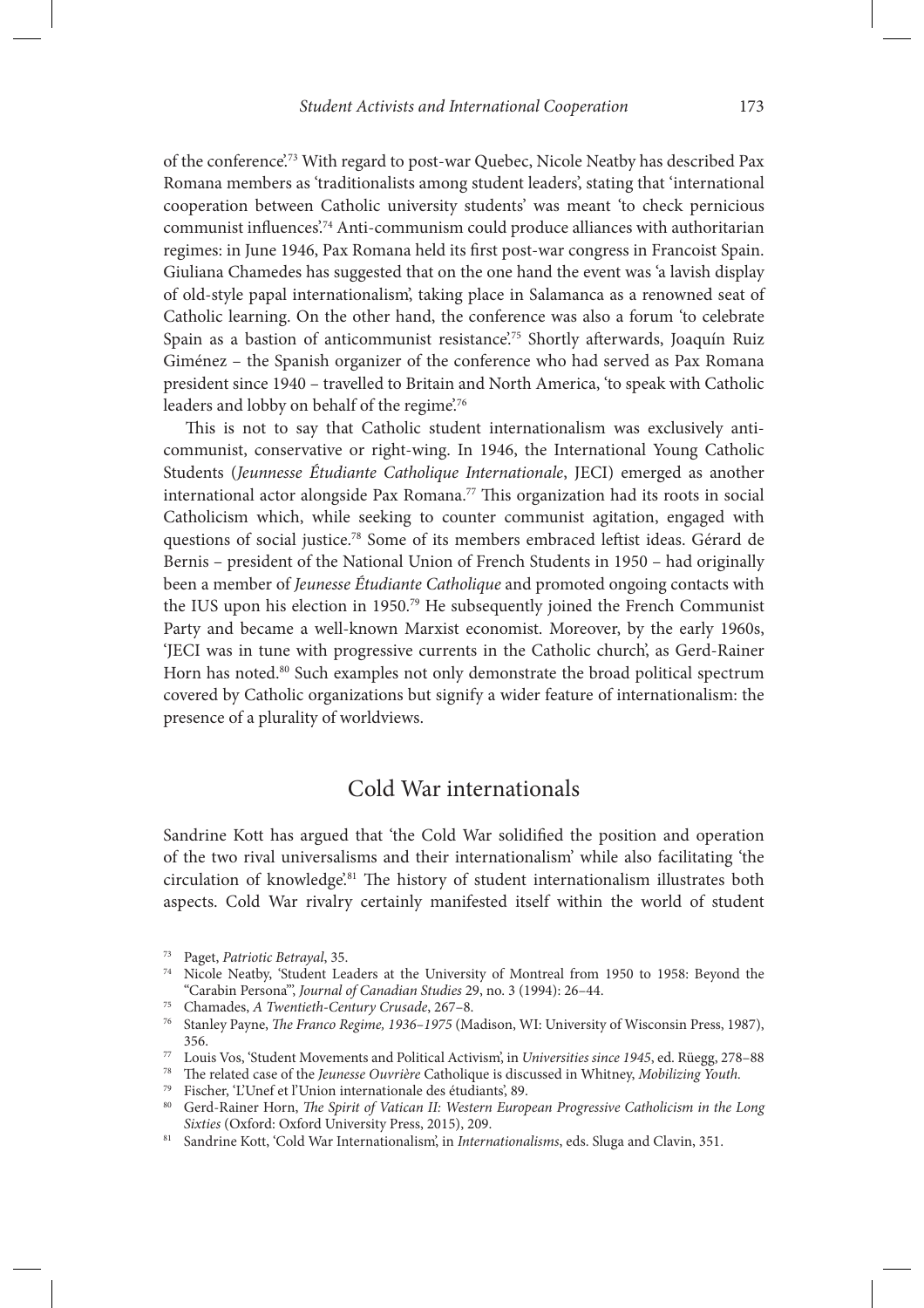organizations. In 1950, student leaders from non-communist countries launched the International Student Conference (ISC) to counter the Soviet domination of the IUS. To Philip Altbach, the history of these two bodies 'is, in microcosm, a history of the Cold War', while Louis Vos has described them as 'pawns on the chessboard' of a global ideological conflict.<sup>82</sup>

The ISC's credibility suffered a terminal blow in 1967 when *Rampards*, a countercultural magazine, revealed that the organization and its American member, the National Student Association, had largely depended on covert CIA funding.<sup>83</sup> Karen Paget has stressed the impact of American involvement from the very start of the organization.<sup>84</sup> Joël Kotek has argued that American funds were provided in secret partly because the climate of McCarthyism made it impossible to offer direct support to organizations that 'generally defended liberal and progressive causes'.<sup>85</sup> At the same time, he notes that the ISC, too, had an interest in obscuring the true source of its resources: as its leaders criticized the Soviet Union's role within the IUS, the organization's 'credibility would have been totally destroyed if it had admitted receiving 90 per cent of its funds from the State Department, let alone from the CIA<sup>366</sup> This interpretation echoes the arguments of some of the protagonists. For instance, Norman Uphoff, an elected official of the National Student Association, presented the situation in the following terms:

Apart from the fact that open funding would have defeated its purpose – no student international would have operated with acknowledged funding from official sources in East or West – it was probably not possible. If the U.S. Congress balked at the political 'waywardness' of foreign governments receiving American aid, how much more difficult would it have been to appropriate money for an organization that would condemn U.S. allies such as Paraguay, Portugal, Spain and South Korea, and even the U.S. itself, as when it invaded the Dominican Republic.<sup>87</sup>

Such claims require further probing. In its early years, the ISC remained politically cautious, casting itself as less politicized than its Cold War rival. In other words, CIA funding was provided in secret even at a time when the organization was reluctant to make political pronouncements. That said, from the mid-1950s, the ISC indeed adopted a more overtly political stance which, as Uphoff's remarks indicate, extended

Phillip Altbach, 'Introduction', in *The Student Internationals*, ed. idem and Norman Uphoff (Metuchen, NJ: The Scarecrow Press, 1973), 4

<sup>83 &#</sup>x27;Ramparts Says C.I.A. Received Student Report' and 'Foundations Linked to C.I.A. Are Found to Subsidize 4 Other Youth Organizations', *New York Times*, 16 February 1967.

<sup>84</sup> Karen Paget, 'From Stockholm to Leiden: The CIA's Role in the Formation of the International Student Conference', in \$*e Cultural Cold War in Western Europe, 1945–1960*, ed. Hans Krabbendam and Giles Scott-Smith (Abingdon: Frank Cass, 2003), 134–67. See also Paget, *Patriotic Betrayal*, 65–49 on CIA involvement in student internationalism in the run-up to the ISC's creation.

<sup>&</sup>lt;sup>85</sup> Joël Kotek, 'Youth Organizations as a Battlefield in the Cold War', in *The Cultural Cold War in Western Europe*, ed. Krabbendam and Scott-Smith, 182.

Ibid., 208.

Norman Uphoff, 'The Viability of Student Internationals: Reflections on Their Structure, Financing and Relevance', in *The Student Internationals*, ed. Altbach and Uphoff, 142. On Uphoff, see Paget, *Patriotic Betrayal*, 293–4.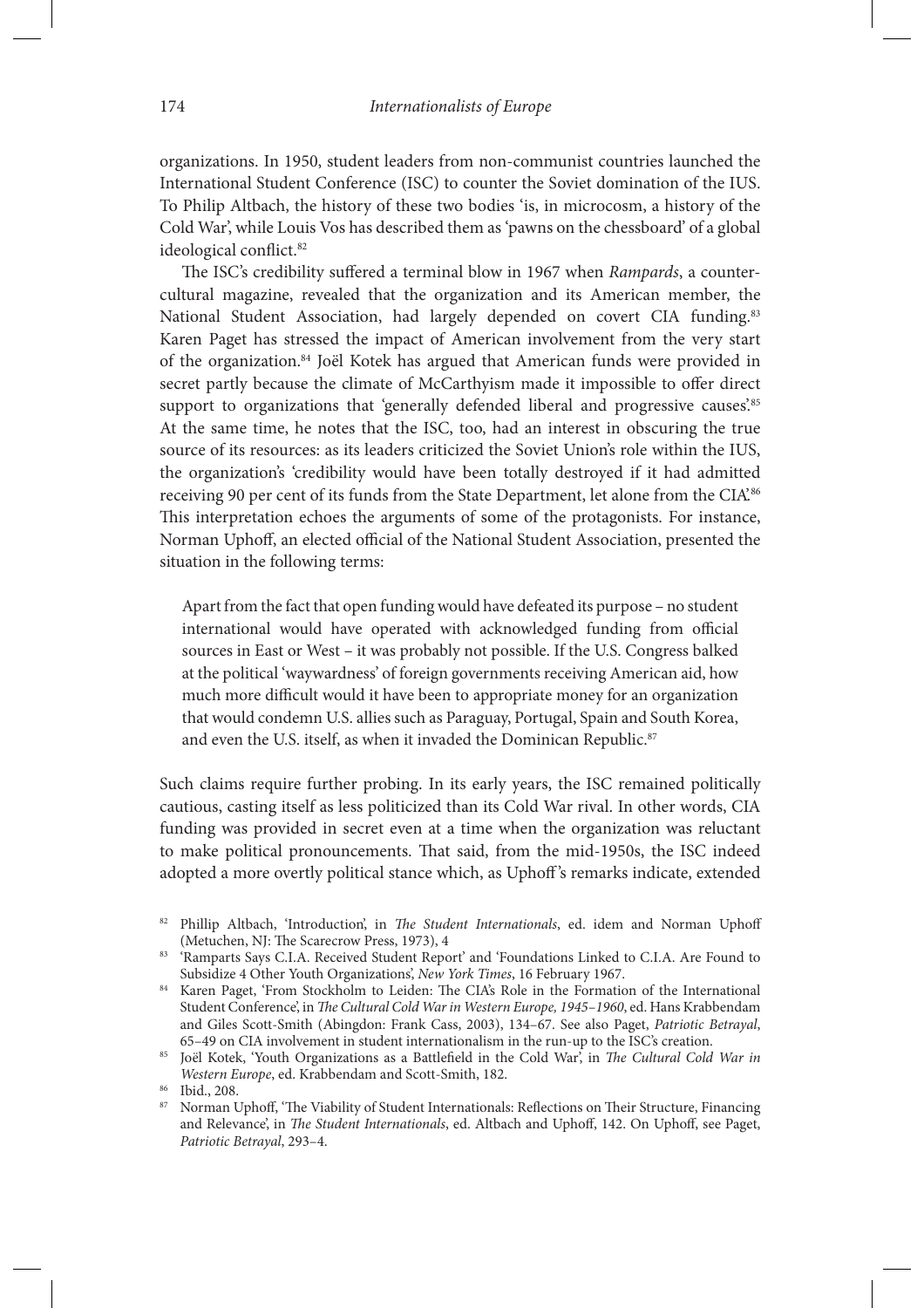to a critique of particular issues in the West. Karen Paget, whose work generally emphasizes the CIA's involvement in the ISC, suggests that by the 1960s American control over the organization seemed to be less certain and that the organization's annual gatherings 'were becoming a headache' for American officials.<sup>88</sup> The ISC's willingness to adopt politically inconvenient positions can be interpreted in two different ways. One is that in a Cold War context, the ISC sought to appeal to progressive youths. Some of the literature on the cultural Cold War suggests that the support for critical voices could reinforce notions of pluralism and thus offer a contrast to the Soviet bloc and its suppression of freedom of expression.<sup>89</sup> An alternative interpretation of the ISC's engagement with politics would go beyond the prism of Cold War politics and highlight students' agency.<sup>90</sup>

In 1957, an article in the ISC's magazine elaborated on the shift in the organization's position. Its author acknowledged that its initial stance was based on the premise 'that a national Union of Students is, by definition, an organisation of students of varying political orientation and ideology' and that 'its officers are not chosen to represent a political point of view, but to carry out practical services of benefit to all students who make up the organisation.<sup>91</sup> Moreover, members of the ISC had argued that '[i]f the United Nations could not resolve the great issues of world politics by discussion and debate  $\dots$  the students could hardly be expected to do so. The author suggested that a rethink had been triggered by events in Hungary, South Africa and Algeria. Indeed, students were protagonists in the Hungarian Uprising, the struggle against apartheid and the quest for Algerian independence. In other words, external events had made it clear 'that no sharp distinction could be drawn between student problems and political questions which concerned the student community.<sup>92</sup>

By this point, the ISC had resolved its approach to political questions by establishing a Research and Information Commission, which was conceived as an 'independent fact-finding commission' that would document instances in which students faced political repression.93 Alongside tackling human rights violations in the Eastern bloc, its reports addressed injustices in countries allied to the West, for instance the US-backed dictatorships of Venezuela, Paraguay and Cuba. Likewise, the ISC's magazine also dedicated space to human rights issues, for instance highlighting the repressive policies of the Batista regime in Cuba and the situation of African Americans in the segregated South.<sup>94</sup>

<sup>88</sup> Ibid., 256 and 197.

<sup>89</sup> See, for example, Frances Conor Saunders, *Who Paid the Piper? The CIA and the Cultural Cold War* (London: Granta, 1999). However, it has been noted that left-wing activists could also use such funding for their own purposes: Hugh Wilford, *The CIA, the British Left and the Cold War: Calling the Tune?* (London: Frank Cass, 2003).

<sup>&</sup>lt;sup>90</sup> In this context, it is worth bearing in mind the argument that 'we must not rely solely on the projections of adult policy makers': Mischa Honeck and Gabriel Rosenberg, 'Transnational Generations: Organizing Youth in the Cold War', *Diplomatic History* 38, no. 2 (2014): 237

<sup>&</sup>lt;sup>91</sup> Paul E. Sigmund, 'Research and Information Commission', *The Student* 1, no. 7 (June 1957): 14.

Ibid.

<sup>93</sup> *RIC Yearbook 1955–1956: Reports on Higher Education in South Africa, Venezuela, Paraguay and East Germany* (Leiden: ISC, 1956), 2.

<sup>&</sup>lt;sup>94</sup> 'Student Tragedy in Cuba', *The Student* 2, no. 1 (August 1957): 14; 'Racial Integration in United States Education', *The Student* 2, no. 4 (January 1958): 12–14.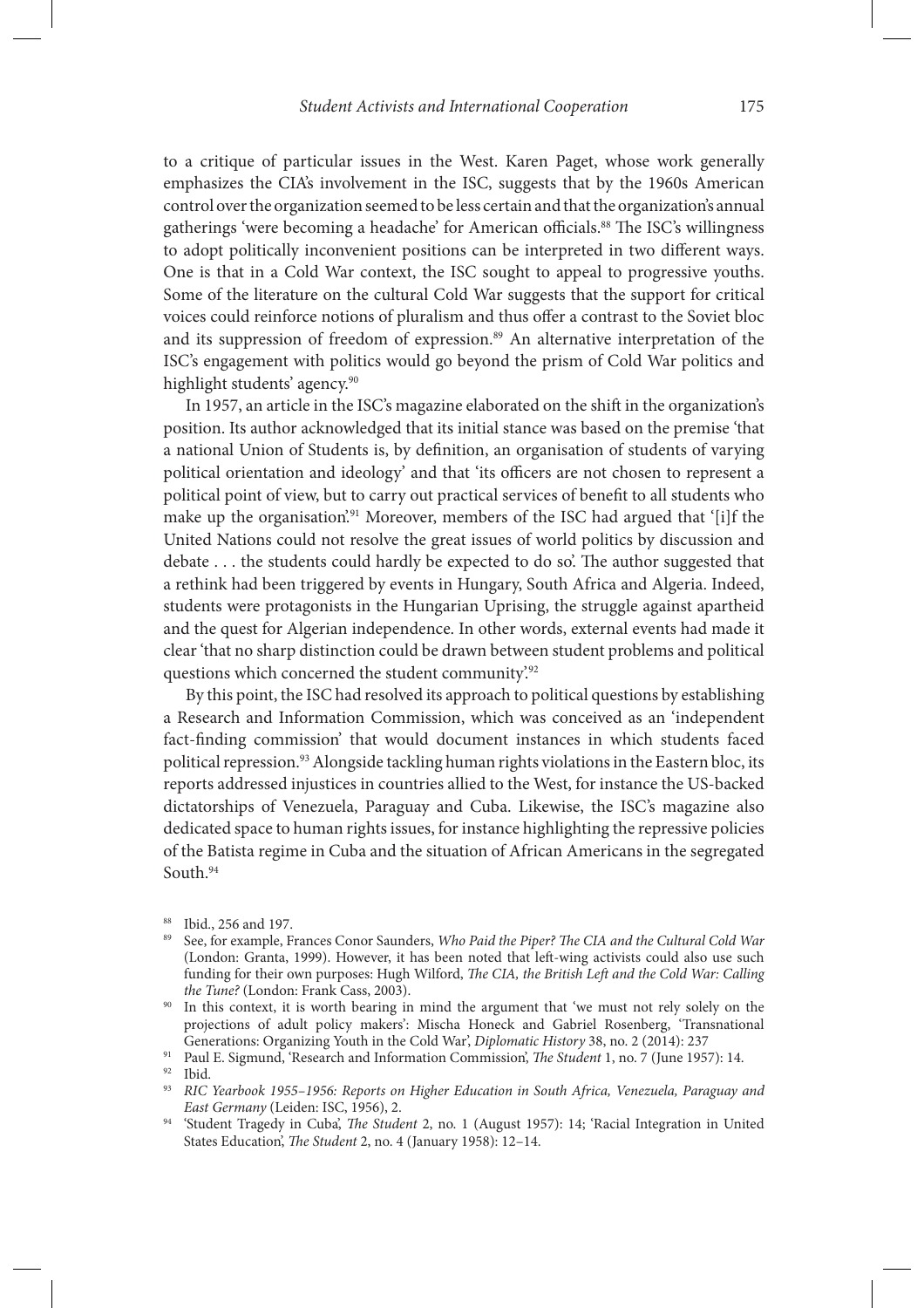This is not to say that there was a clear consensus on such matters. At a time when the Research and Information Commission was already up and running, the ISC's magazine still debated the question, 'Should National Unions Be "Political"?"<sup>55</sup> The impossibility to ignore the political dimensions of students' experiences was brought to the fore two pages later in the same magazine issue, as the publication featured a series of photos from student protests.<sup>96</sup>

While not denying the role of Cold War dynamics, the nuances in the ISC's position illustrate why we must not treat student internationalism of the 1940s and 1950s in purely dichotomous terms. In themselves, national unions of students in Western Europe had no homogenous stance vis-à-vis Cold War tensions, as communists and radical socialists were involved in such bodies. For this reason, national engagement with the IUS was by no means consistent. In the UK, the National Union of Students had been a driving force behind creating the ISC as a rival to the IUS. At the same time, the presence of a significant cohort of communist student activists meant that disaffiliation from the IUS proved contentious. As a compromise, the National Union of Students withdrew its full membership and instead became an 'autonomous associate member' in 1950.<sup>97</sup> In 1961, the organization reiterated its desire 'to consolidate and extend friendly student relations between Britain and the U.S.S.R.<sup>298</sup> A similar degree of ambivalence applies to the French case. The National Union of French Students withdrew from the IUS in 1948, but renewed its relations on 'technical' questions in 1953.99 Didier Fischer has suggested that there were parallels between Charles De Gaulle's foreign policy and French involvement in international student politics, namely the ambition to carve a distinct route amid the rivalry of great power blocs.<sup>100</sup> From a different angle, Jodi Burkett has observed a desire among British student leaders to act as mediators between activists from the two power blocs.<sup>101</sup>

# The globalization of student internationalism

Internationalism could serve power-political agendas, and, as some of the examples in this chapter have illustrated, they could be appropriated by actors with exclusionary agendas. Internationalist practice – both within student organizations and elsewhere – was often construed within existing imperial hierarchies.<sup>102</sup> Johanna Selles has noted

99 Fischer, 'L'Unef et l'Union internationale des étudiants', 88 and 92.

<sup>&</sup>lt;sup>95</sup> 'Should National Unions Be "Political"? A "Student" Forum on Vital Student Questions', *The Student* 2, no. 2 (October 1957): 8–9.

<sup>&</sup>lt;sup>96</sup> 'Political Protests: Student Demonstrations in Different Countries', *The Student* 2, no. 7 (October 1957): 11–12.

<sup>97</sup> Kotek, *Students and the Cold War*, 177–81.

<sup>&</sup>lt;sup>98</sup> Jodi Burkett, 'The National Union of Students and Transnational Solidarity, 1958–1968', *European Review of History* 21, no. 4 (2014): 546.

<sup>100</sup> Ibid., 93.

<sup>&</sup>lt;sup>101</sup> Burkett, 'The National Union of Students and Transnational Solidarity', 546.

<sup>&</sup>lt;sup>102</sup> See, for example, Miguel Bandeira Jerónimo and José Pedro Monteiro, 'Pasts to Be Unveiled: The Interconnections between the International and the Imperial', in *Internationalism, Imperialism and the Formation of the Contemporary World*, ed. idem (Cham: Palgrave, 2018), 1–29. See also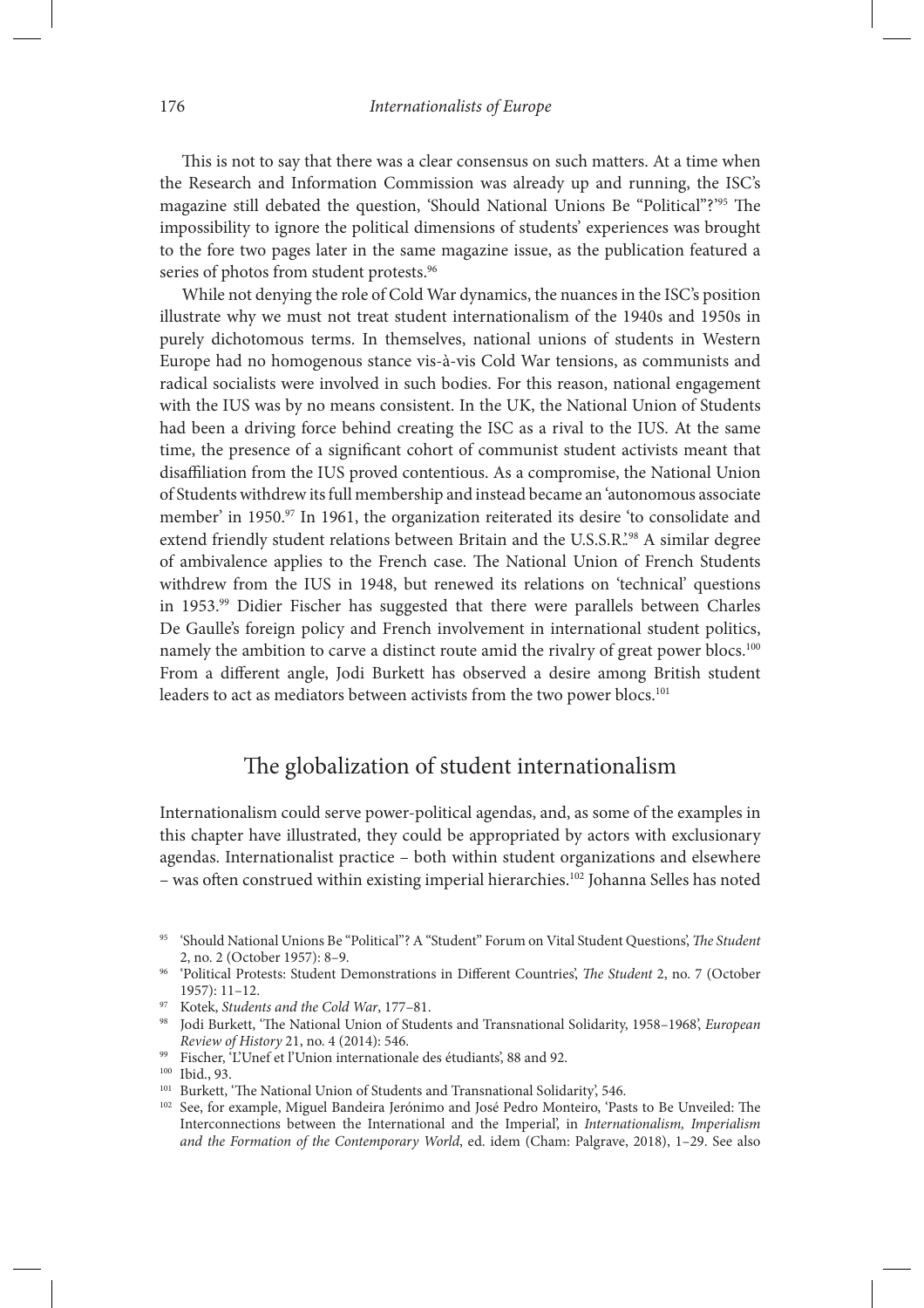that '[t]he goals of the WSCF were packaged in North American and British methods of organization and leadership'.103 As Georgina Brewis has suggested, 'ideas of empire as a place for charitable aid and voluntary service fed into the British self-image as benevolent rulers.'104 Moreover, universities themselves had manifold connections to the politics and practice of empire. However, student internationalism could also be deployed to challenge exclusion or external domination.

The WSCF offers some examples in this respect. Johanna Selles has argued that it 'gradually developed an appreciation of the diversity of its federated member groups and became less focused on conversion to Western Christianity'.105 Indeed, in 1931, Suzanne de Dietrich suggested that '[t]he "prestige" of the West is gone for ever; tribute may be paid to Western science but no longer to Western civilization.<sup>106</sup> Evidently, WSCF's work had been driven by missionary impulses and as such was entwined with imperial expansion. Yet the relationship between missionary activity and empire was never clear-cut, as the agendas of religious groups and secular authorities sometimes clashed with one another.107 Some WSCF leaders argued that anti-colonial voices had to be taken seriously because any attempt to silence them would undermine both the international and the spiritual ambitions of their organization. By the 1930s, the WSCF discussed anti-colonial campaigns in its publications and at its conferences, for instance acknowledging Indonesia's 'thirst for national independence' in the context of the WSCF's Eastern Conference in Java (1933).<sup>108</sup>

The WSCF's engagement with anti-colonial matters needs to be seen in the context of the rise of anti-colonial student activism during the 1920s and 1930s. Recent work has shown how imperial metropoles such as Paris, London and Amsterdam became centres for anti-colonial movements in which university students from within the French, British and Dutch empires played a major role.<sup>109</sup> While such activism often unfolded at local or national levels, it interacted with internationalist ideas. For instance, African students in interwar Britain were involved in Pan-Africanism, which formed an international movement in its own right.<sup>110</sup> In this context, Hakim Adi has

Bandeira Jerónimo's chapter 'A League of Empires: Imperial Political Imagination and Interwar Internationalisms' in ibid., 87–126.

- <sup>103</sup> Selles, *The World's Student Christian Federation*, 11.
- 104 Brewis, *A Century of Student Volunteering*, 35.
- <sup>105</sup> Selles, *The World Student Christian Federation*, 110.
- <sup>106</sup> Dietrich, 'A Tentative History of the Federation Message', 113.
- 107 Andrew Porter, *Religion versus Empire: British Protest Missionaries and Overseas Expansion, 1700–* 1914 (Manchester: Manchester University Press, 2004); Michael G. Thompson, *For God and Globe: Christian Internationalism in the United States between the Great War and the Cold War* (Ithaca, NY: Cornell University Press, 2015), 27–46.
- 108 W. A. Visser't Hooft, 'National "Awakening" and the Thirst for National Independence', reprinted in *Memoirs and Diaries: The World Student Christian Federation (1895-1990)*, ed. Elisabeth Adler (Geneva: WSCF, 1994)
- <sup>109</sup> Michael Goebel, Anti-Imperial Metropolis: Interwar Paris and the Seeds of Third World Nationalism (Cambridge: Cambridge University Press, 2015); Marc Matera, *Black London: The Imperial Metropolis and Decolonization in the Twentieth Century* (Berkeley: University of California Press, 2014); Klaas Stutje, *Campaigning in Europe for a Free Indonesia: Indonesian Nationalists and the Worldwide Anticolonial Movement, 1917–1931* (Copenhagen: NIAS, 2019).
- 110 Hakim Adi, *West Africans in Britain: 1900–1960: Nationalism, Pan-Africanism and Communism* (London: Lawrence and Wishart, 1998). For a critique of the term 'black internationalism', see Hakim Adi, *Pan-Africanism: A History* (London: Bloomsbury, 2018), 4–5.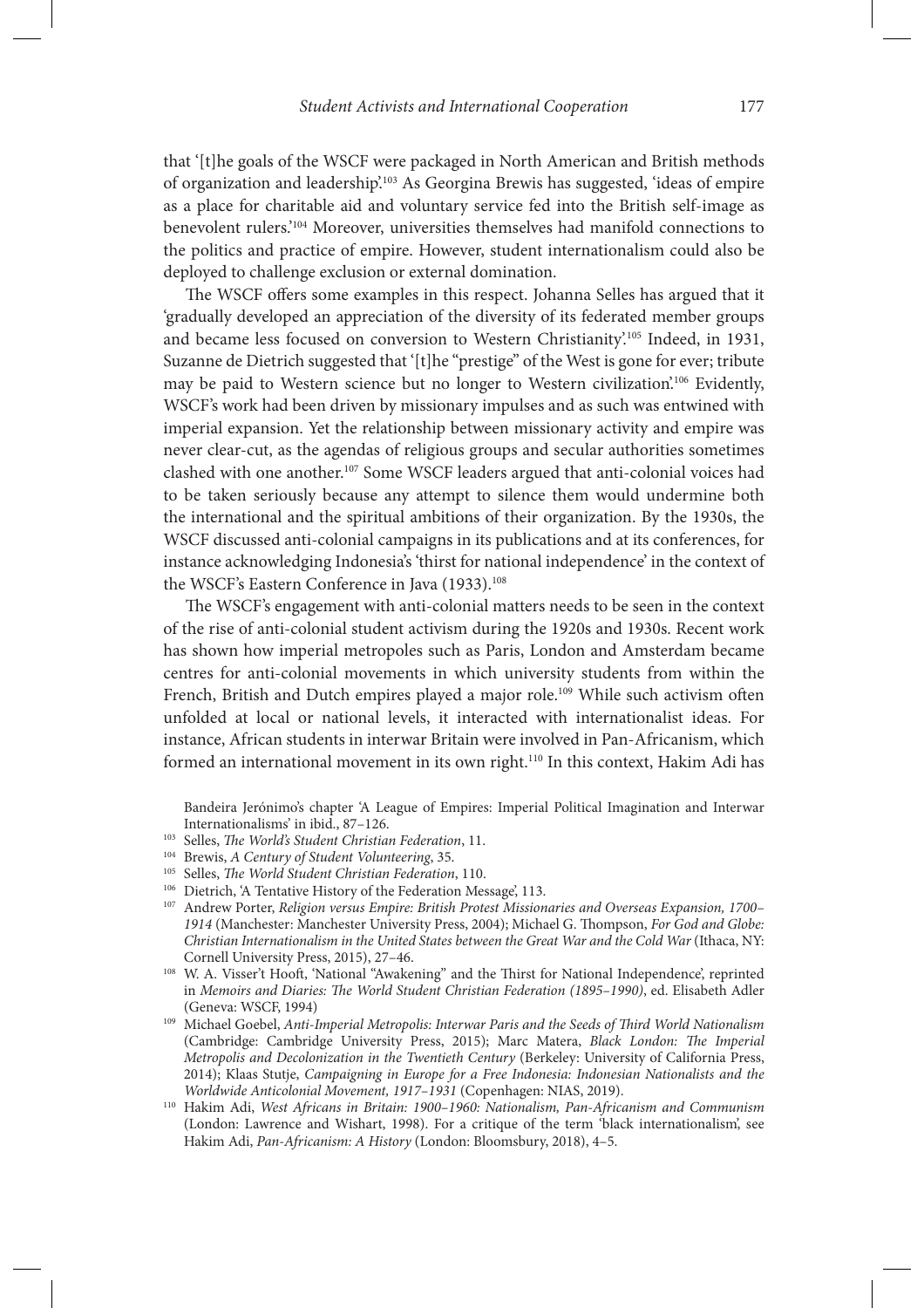also highlighted the links between Pan-African activists and the world of communist internationalism.111

By the 1930s, communist internationalism, student activism and anti-imperialism intersected in several ways. The communist-backed RME repeatedly denounced colonial rule and imperial domination. As part of the RME mission to China in 1938, the organization's secretary James Klugmann visited several Indian cities, holding meetings with student leaders but also with Jawaharlal Nehru.<sup>112</sup> Furthermore, the RME's 1939 congress in Paris featured presentations of Indian and Vietnamese speakers who discussed independence movements and proclaimed their debt to the French Revolution. Meanwhile, a student association from Burma reported on the 'Burmese National Movement and the Struggle for Democracy'.113

Such ties went beyond sporadic congresses as communist engagement with antiimperial and anti-colonial student activism continued in the post-war years. In challenging Western countries, the IUS provided a forum for anti-colonial voices. By 1948, the IUS and another communist-dominated body, the World Federation of Democratic Youth, supported an event that tackled national liberation movements in South-East Asia. As Philip Altbach noted, '[t]he conference took a strong anticolonialist line and on several occasions criticized the IUS for its reliance on the moderate policies of its non-Communist Western members.'114 Two years later, the IUS congress in Prague included a large contingent of non-Western delegates, who were celebrated for their participation.<sup>115</sup>

In some ways, Cold War dynamics effected a broadening of internationalist action: in its competition with the IUS, the newly founded ISC targeted students from decolonizing nations or recently independent states. In 1956, Western members of the ISC travelled to the Asian–African Students Conference in Bandung – a meeting that, in Karen Paget's words, 'decisively shifted the Cold War student battleground'.<sup>116</sup> The event evidently followed on from the previous year's Asian–African Conference, whose pivotal role in Third World politics is widely acknowledged; one newspaper account described the student event as the 'junior edition of the celebrated conference of last year'.117 Paget suggests that the ISC involvement did not necessarily denote sympathy for anti-colonial struggles but was owed to fears that student movements

<sup>&</sup>lt;sup>111</sup> Hakim Adi, *Pan-Africanism and Communism: The Communist International, Africa and the Diaspora, 1919–1939* (Trenton, NJ: Africa World Press, 2013).

<sup>&</sup>lt;sup>112</sup> Geoff Andrews, *The Shadow Man: At the Heart of the Cambridge Spy Circle* (London: I.B. Tauris, 2015), 92.

<sup>113</sup> International Institute of Social History, Amsterdam, Rassemblement Mondial des Étudiants Collection, folder 15: documents 'The Influence of the French Revolution on the National Movement of Indonesia: Report by the Perhimpuan Indonesia', 'The French Revolution and the Indian National Movement: A Report by N. Chakravartty and C. Devanesan, Federation of Indian Students' Societies in Europe' and 'The Burmese National Movement and the Development of Democracy in Burma. Resume of the Report by the All-Burma Student Union' (all 1939).

<sup>114</sup> Altbach, 'Introduction', 27.

<sup>115</sup> See, for example, *Report from Prague*, 6.

<sup>116</sup> Paget, *Patriotic Betrayal*, 156.

<sup>&</sup>lt;sup>117</sup> 'Bandung Juniors', *Manchester Guardian*, 7 June 1956. On the significance of the Asian-African Conference, see Vijay Prashad, *The Darker Nations: A People's History of the Third World* (New York: The New Press, 2008); Christopher J. Lee, ed., *Making a World after Empire: The Bandung Moment* and Its Political Afterlives (Athens, OH: Ohio University Press, 2010); Jürgen Dinkel, *The Non-*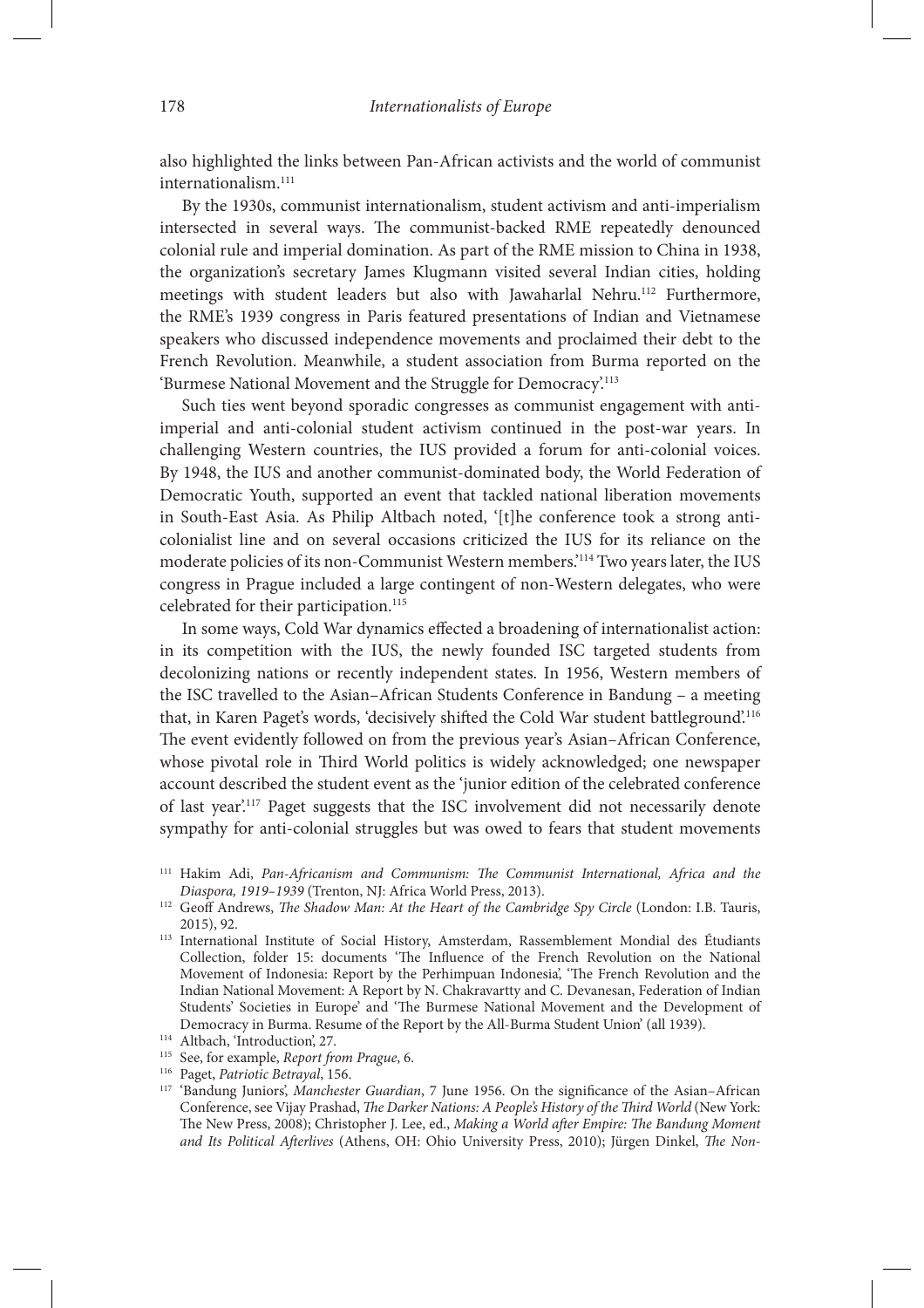in Asia and Africa might take a communist turn. As she argues, American members of the National Student Associations were partly seeking to 'sabotage its aims'.118 Yet in itself, the need for ISC members to engage with this initiative indicates how the joint factors of Cold War and decolonization reshaped student internationalism.

Such shifting perspectives manifested themselves in the ISC's publications. For example, one of the Indian delegates stayed in Indonesia beyond the Bandung conference and subsequently reported on student life in Indonesia, praising the 'unique ... role of the students of Indonesia in their people's struggle for independence'.<sup>119</sup> This is but one example of the commitment to represent a more diverse constituency. The ISC's magazine covered issues such as 'Colonialism and the University in Africa' as well as discussing the first Pan-African students' conference.<sup>120</sup> In the magazine's debate forum on national student unions and politics, Dafalla El Hag Yousif, former president of the Sudan University Students' Union, argued that politics could not be ignored by students who experienced colonialism's 'adverse effects on culture, politics and economy'.<sup>121</sup> A related point about politics as a response to external factors was advanced by Willie Abraham, a Ghanaian contributor. Abraham argued that in the late 1940s, when leaders of Ghana's independence movement were imprisoned, students had been active campaigners, whereas '[a] fter that the battle against political imperialism was more or less won', students had become more apathetic.<sup>122</sup>

As previously mentioned, student leaders cited the events in Algeria as a key factor for the politicization of the ISC. The Algerian question posed particular challenges for the National Union of French Students, whose stance on colonial matters underwent significant changes in the course of the 1950s. In 1953, its delegates had left the ISC conference at Istanbul in protest because a Senegalese organization had been admitted at a time when the French colonies in West Africa had not yet acquired independent statehood. Back then, the French leaders criticized the ISC for 'having engaged a bit too much on the political terrain and notably on that of anti-colonialism, while trying to impose its views upon the national unions'.123 By the end of the 1950s, its position had changed. Alain Mounchablon has suggested that the Algerian War turned the colonial question into 'a major theme and element of radicalization' for French student leaders.124 In 1958, the ascent of a more radical faction within the ranks of the National Union of French Students meant that the body took a prominent role in

123 Fischer, 'L'Unef et l'Union internationale des étudiants', 90.

*Aligned Movement: Genesis, Organization and Politics (1927–1992)*, trans. Alex Skinner (Leiden: Brill, 2019), 42–83.

<sup>118</sup> Paget, *Patriotic Betrayal*, 144 and 153–4.

<sup>&</sup>lt;sup>119</sup> Chandra Bhal Tripathi, 'The Student Movement in Indonesia', *The Student* 1, no. 6 (October 1957): 8.

<sup>&</sup>lt;sup>120</sup> Isaac Omolo and Crawford Young, 'Colonialism and the University in Africa', *The Student* 2, no. 10 (1958): 1-5; Lovemore Mutambanengwe, 'The First Pan-African Students Conference', The Student 2, no. 10 (1958): 6–7. 121 'Should National Unions Be "Political"?', 8

<sup>&</sup>lt;sup>122</sup> W. E. Abrahamson [Willie Abraham], 'Ghana Students and Politics', *The Student* 1, no. 6 (March 1957): 12.

<sup>124</sup> Alain Monchablon, 'L'apogée d'un mouvement syndical (1944–1962)', in *Cent ans de mouvements d'étudiants*, ed. Legois et al., 79.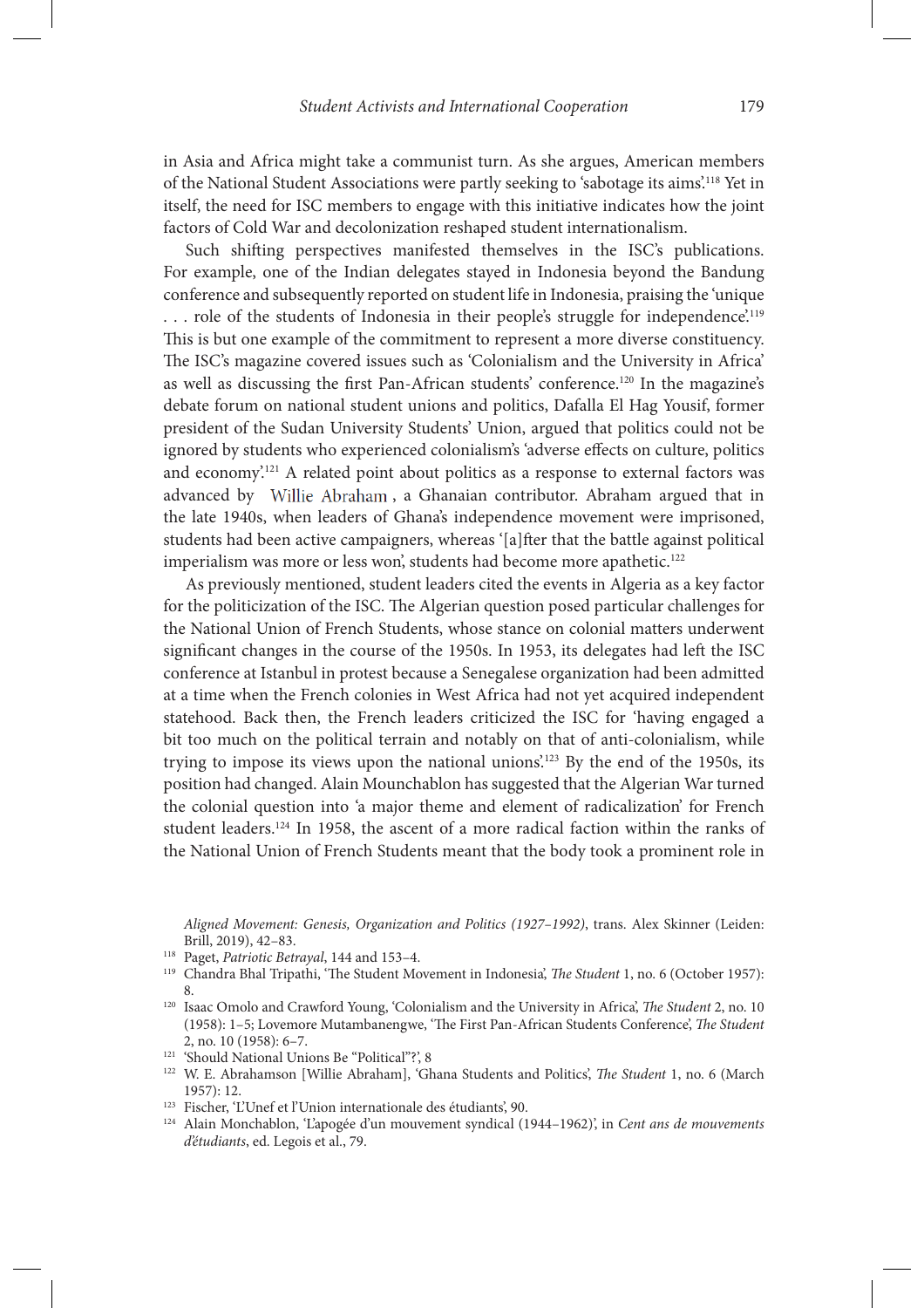French campaigns against the ongoing war in Algeria.<sup>125</sup> By 1960, the National Union of French Students maintained direct relations with Algerian students and organized a major demonstration against the war's continuation.<sup>126</sup>

The evolution of Franco-Algerian student ties can be seen within a wider international context. In 1955, Algerian students had founded the *Union Générale des Étudiants Musulmans Algériens* (UGEMA) and soon engaged with international networks, including the student conference at Bandung. In its quest for support from Africa, Asia and the Middle East, the ISC endorsed its actions – a stance that already became evident at an ISC council meeting in Ceylon in 1956.127 Moreover, in 1958, the ISC held a special session in London on student problems in Algeria. In this context, it defined UGEMA as 'a National Union of Students with a wide range of syndicalist activity on behalf of its members'.<sup>128</sup> The portrayal of UGEMA as a student, rather than political, organization was vital, as it enabled the ISC to treat the suppression of UGEMA as 'student matter' and issue pronouncements that denounced the actions of the French authorities. The case shows how a cause such as Algerian independence – often seen within the context of the 'long Sixties' - can also be integrated into an earlier history of European student internationalism and its engagement with politics.<sup>129</sup>

# Conclusion

Student activism is often viewed through the lens of political and social protest. At the international level, such forms did indeed exist well before the 1960s, as illustrated by the role of communist students and the involvement of university students in anticolonial campaigns. This chapter has noted, however, that another prominent strand of student internationalism before 1960 cast itself as 'apolitical', emphasizing cooperation, aid and expertise. Such ventures were aimed at supporting students through practical efforts and by working with other actors within the international order, including the League of Nations and the UN. The boundaries between protest and 'apolitical' work were blurrier than student leaders were willing to admit: student organizations engaged with political questions at several levels, even when they did not acknowledge it. This point is worth noting as it also allows us to connect the work of the more limited 'student internationals' of the earlier period to the more radical forms of student activism of the 1960s.

As this chapter has highlighted, the First World War was not necessarily a rupture. Instead, it changed the contexts in which older organizations – notably the WSCF

<sup>&</sup>lt;sup>125</sup> Louis Vos has even described it as 'the main centre for the entire resistance movement against the war in Algeria': Vos, 'Student Movements and Political Activism', 291.

<sup>126</sup> Monchablon, 'L'apogée d'un mouvement syndical', 80

<sup>127</sup> Paget, *Patriotic Betrayal*, 162–3.

<sup>128</sup> Research and Information Commission of the ISC, *Report on Higher Education and Culture in Algeria* (Leiden: RIC, 1959), 5.

<sup>&</sup>lt;sup>129</sup> For a consideration of transnational activism on Algeria and other 'Third World' issues in a 1960s context, see Robert Gildea, James Mark and Niek Pas, 'European Radicals and the "Third World", *Cultural and Social History* 8, no. 4 (2011): 449–71.